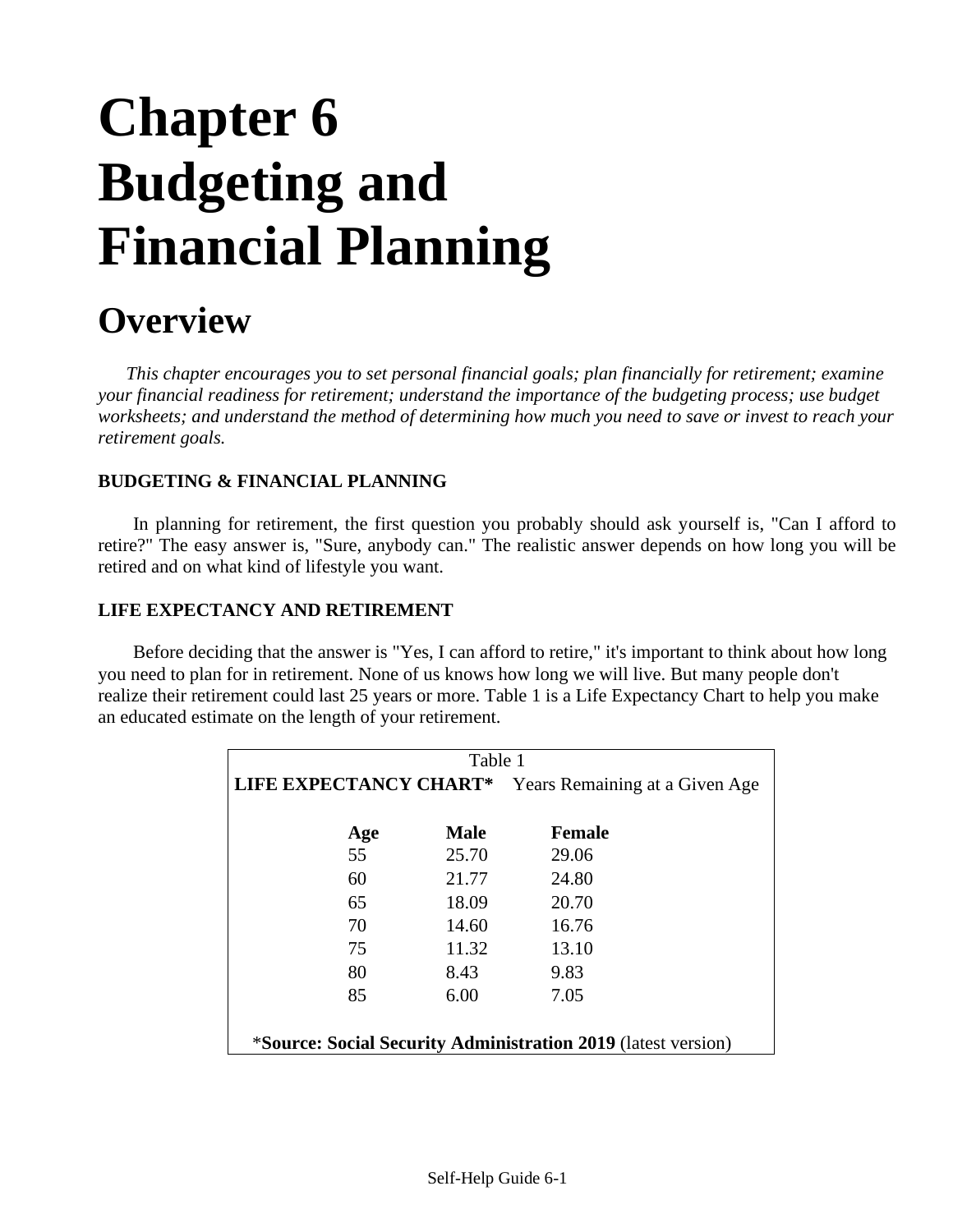Individual circumstances can make a difference. How long you live is affected by your lifestyle, economic status, state of health, and whether you keep physically fit. Genetic factors, race, and family history can also make a difference.

Planning for retirement means planning for age 85 as well as age 65. In our society people are living longer. Keep this in mind when you think about your finances as well as leisure, housing, and other aspects of your plan.

### **FINANCIAL GOALS**

When making decisions about your retirement expenses, you need to figure out what you are going to do in retirement and how you plan to live. Have you taken some of those necessary self-assessment steps and set some goals? Have you outlined activities and figured out what you are going to do with your time? Next, it's important to list those personal goals in dollar terms.

Most people who retire want to be able to live the same way they did before retirement. If you don't do some financial planning, it is hard to know if that's possible or if you will need to make some changes in your lifestyle.

### **PLAN FOR WHAT YOU NEED**

For most people, it is unrealistic to plan for income equal to what they earned the year before retirement. Few people have the financial resources to replace their salaries. Depending on your income, you should be able to keep your standard of living in retirement with an income between 60 percent and 80 percent of your former pre-tax earnings. This is a concept called "Equivalent Retirement Income." The higher your pre-retirement income, the smaller the percentage you will need, mostly because of lower taxes in retirement. If in retirement your income is lower, then your tax liability should also drop.

A rule of thumb to follow is that if your gross earnings are \$50,999 to \$70,000 a year, you should aim for an equivalent retirement income of 60 percent, while someone grossing \$20,000 to \$30,000 ought to aim for 80 percent. Seventy-five percent of your current salary is often used as a guide to determine retirement income needs.

There are some other changes in expenses you can look forward to in retirement. You should not have any work-related expenses, which can account for 5 percent of a person's budget. See the worksheet "How Much Does It Cost You to Go to Work?" to figure out what your savings might be. Unless you work, you won't owe Social Security payroll taxes anymore. Your housing costs will go down also as your mortgage, if you have one, is paid off. Look carefully at your life insurance coverage and see if you can cut back if you have children who are grown. Perhaps you are over-insured, and you can cash in a policy and buy an annuity to add to your monthly retirement income. Don't overlook the many off-peak time and senior citizen discounts available. If you are no longer working full-time, you'll have chances to take advantage of travel and entertainment discounts offered. The qualifying age can range from 55 to 65. Don't be shy about asking for an age-related discount. The money you save will be your own.

### **PLANNING YOUR FINANCIAL INDEPENDENCE FOR TOMORROW**

Many of us look forward to retirement because of the freedom from work it can give us. But to enjoy that freedom to its fullest, you need financial security. That requires financial planning.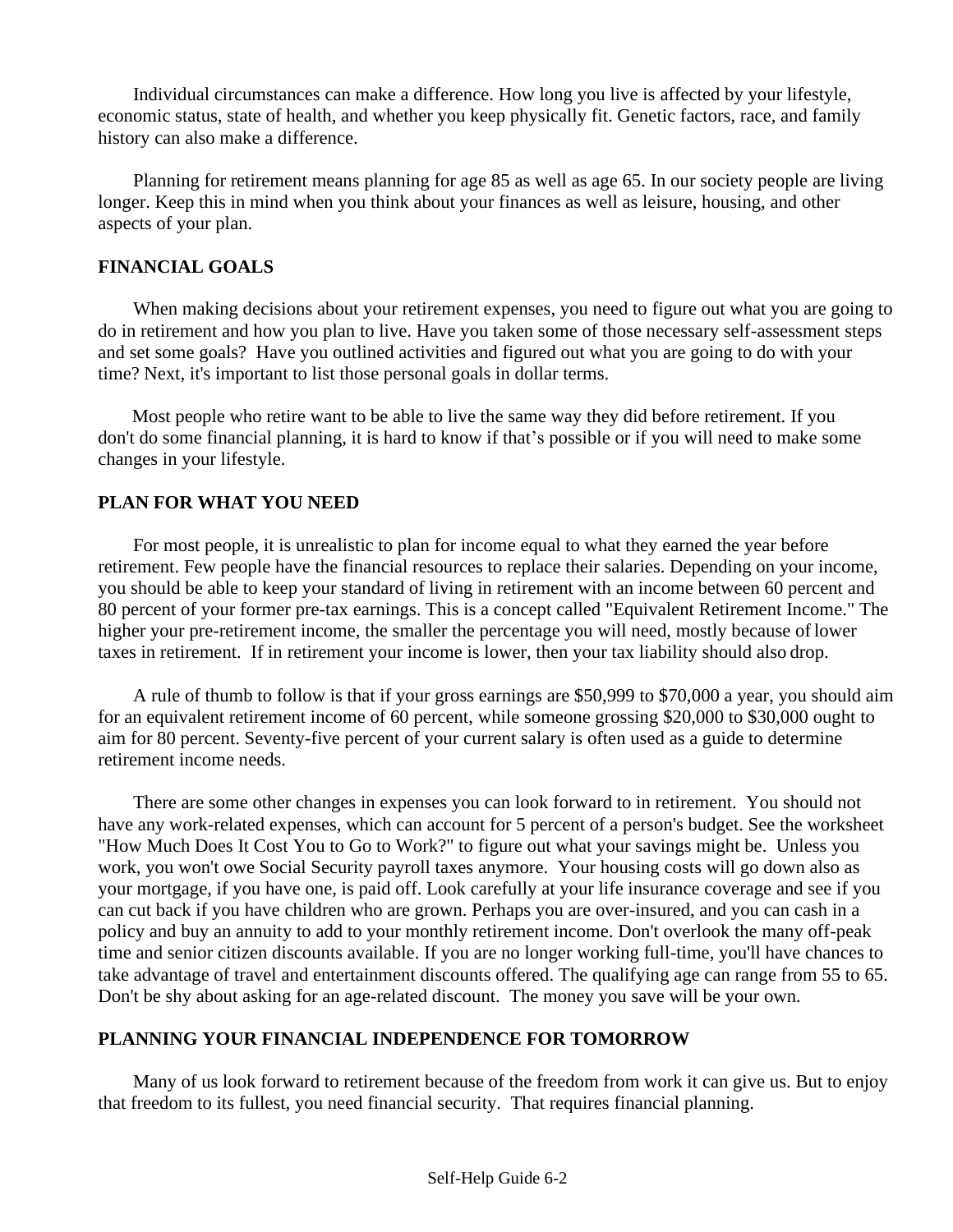### **WHEN TO RETIRE**

When you retire depends on two things: 1) when you want to stop working regularly, and 2) when you can afford to stop working.

The second question is not simple. There are a series of action steps you can take one at a time to eliminate some of the guesswork. As part of your financial planning, you should build a good base including:

- An emergency fund of three to six months of your current take-home pay
- Protection in the form of life, health, and property insurance
- Knowledge of what you'll receive in retirement income (estimates can be requested for pensions and Social Security); and
- Home ownership with some equity.

#### **INCOME NEEDED**

The most common concern of future retirees is "How much income will I need to maintain my lifestyle after I retire?" After you decide how you want to live in retirement, you'll need to figure out how much money you'll need.

An important step in planning for financial independence in retirement is to look at where you stand financially. The best way to do this is by preparing a personal balance sheet, or net worth statement. Net worth is the total value of everything you own – your assets – and all that you owe – your liabilities. A sample Net Worth Sheet, and other worksheets are included for you at the end of this chapter. Your completed statement will show you if you have sufficient financial resources to keep up the retirement lifestyle you want. If you don't, you can use the statement to help you plan extra savings and/or investments to meet future needs.

When you add up your net worth, you may be pleasantly surprised at the value of your assets. However, not all assets can be used as retirement income. For example, assets such as a car and home furnishings cannot be considered a possible source of retirement income.

A house or other property is an asset which could be used for future income. It is important your net worth statement show the amount of your assets available for retirement income.

As you fill in the asset side of the form, be sure to use actual market value or the amount you would receive if you sold that item.

#### **BUDGETING PROCESS**

When thinking about your financial readiness for retirement, it's best not to make it a guessing game. Part of your process should include planning a household budget. The word "budgeting" may sound as unpleasant as "dieting" to some. Most of us live on a cash flow system from paycheck to paycheck, not keeping track of where the money goes. It may be challenging to create a budget, but the result will be worthwhile.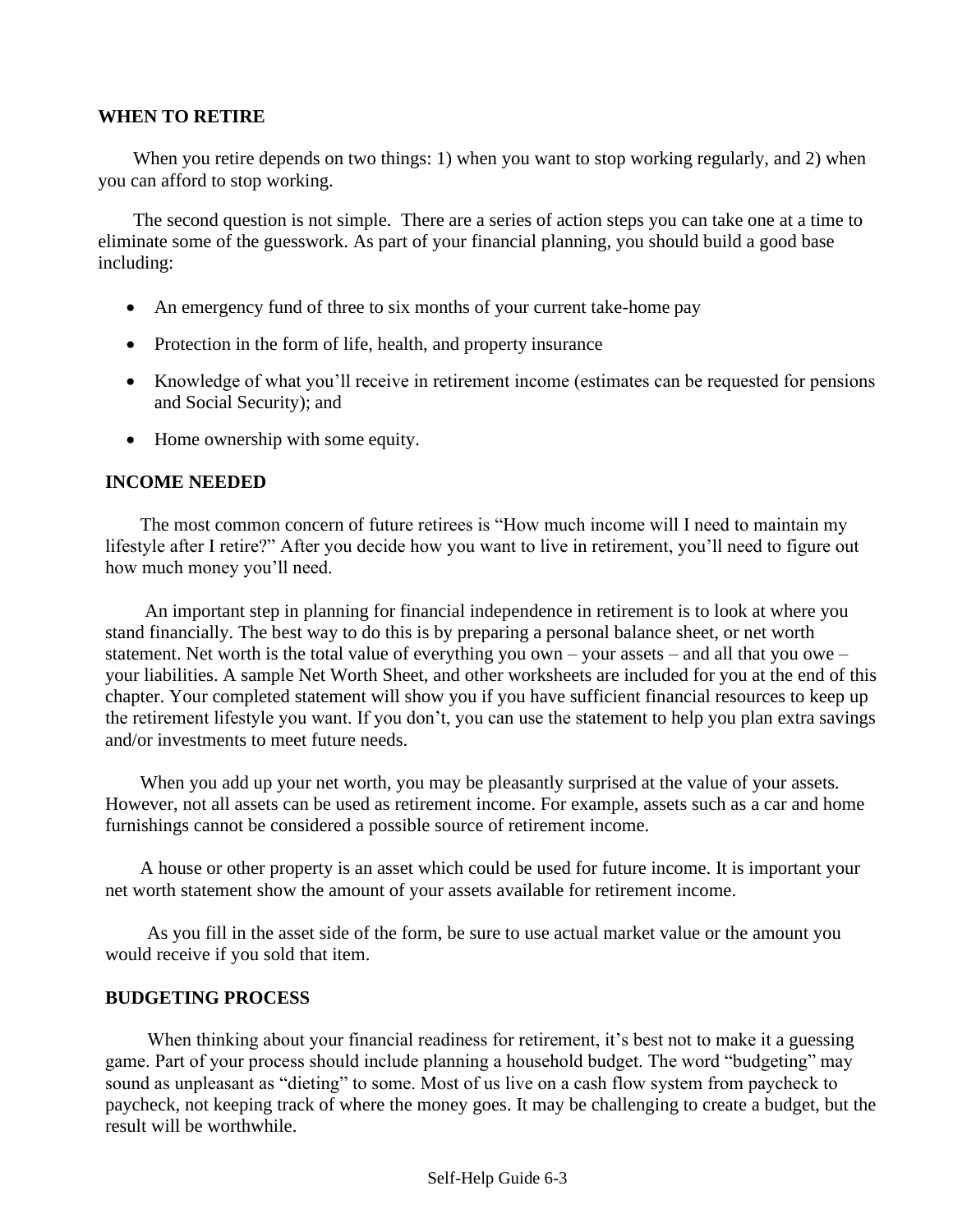To prepare for your retirement years, you must know and be in control of your monthly expenses. You must know whether you can meet these expenses on your retirement income or whether you must put more money in the bank right now.

The first step in budgeting is to determine your total current income. In addition to salary or wages of family members, include interest or dividends from savings and investments and any other income such as that from rental property.

Now, you need to figure out where your money goes. Therefore, you need to determine your current expenses. Worksheet 1, *"Estimated Monthly Cost of Living,"* will help you do this on a monthly basis. A good time to complete this step is when you're figuring out your income taxes and have all your financial records on hand. Major monthly expenses such as housing, utilities, and installment payments are easy to track. However, what about those unrecorded out-of-pocket expenses? Before you get started, it might be a good idea to begin saving receipts and marking down all cash spent. Do this for a month or two. Look at your spending and see if there are patterns. The only way to know where to cut back on expenses is to know exactly where all your money is going.

You will notice there are two columns in Worksheet 1. The first one is for you to calculate your current monthly expenses. The second is for you to forecast as if you were retired. Don't deal with future dollars just yet. Think ahead to the retirement goals you are setting and assign a cost to them. If you were to retire tomorrow or next week, how would things change? Would you be moving and making changes in your housing costs? How about transportation? Perhaps these expenses will go down if you are no longer going back and forth to work or paying for parking. Food costs can go down if you have more time at home to cook and use fewer expensive convenience foods. Clothing expenses may change if you no longer have to dress for work. Medical expenses, however, may go up as health insurance rates increase. Some long-term care costs are not paid for by Medicare or state health insurance. You will need to pay for these out of your budget or through private policies (See pages later in this section for information on Long-Term Care Insurance). Your recreation costs may increase depending on what you do with your leisure time. So, the second column involves an important step in the budgeting process, preparing a preliminary retirement budget.

There are no right or wrong amounts of money to spend on these categories. You should set up your spending on a pattern that shows what is important to you and will allow you to meet your goals.

Now fill out Worksheet 2, *Estimated Annual Cost of Living,* by using your monthly figuresin the *After-Retirement* column on Worksheet 1. Add them up by category, multiply each by 12 and round off to the nearest hundred. Write these figures in the first column.

Unfortunately, these expenses will not stay the same from now until you retire, or during your retirement. The expenses on these two worksheets are based on today's prices. We all know that a dollar today may not be worth as much 10 or 20 years from now. This leads us to the next step in the budgeting process which is to adjust for cost-of-living increases.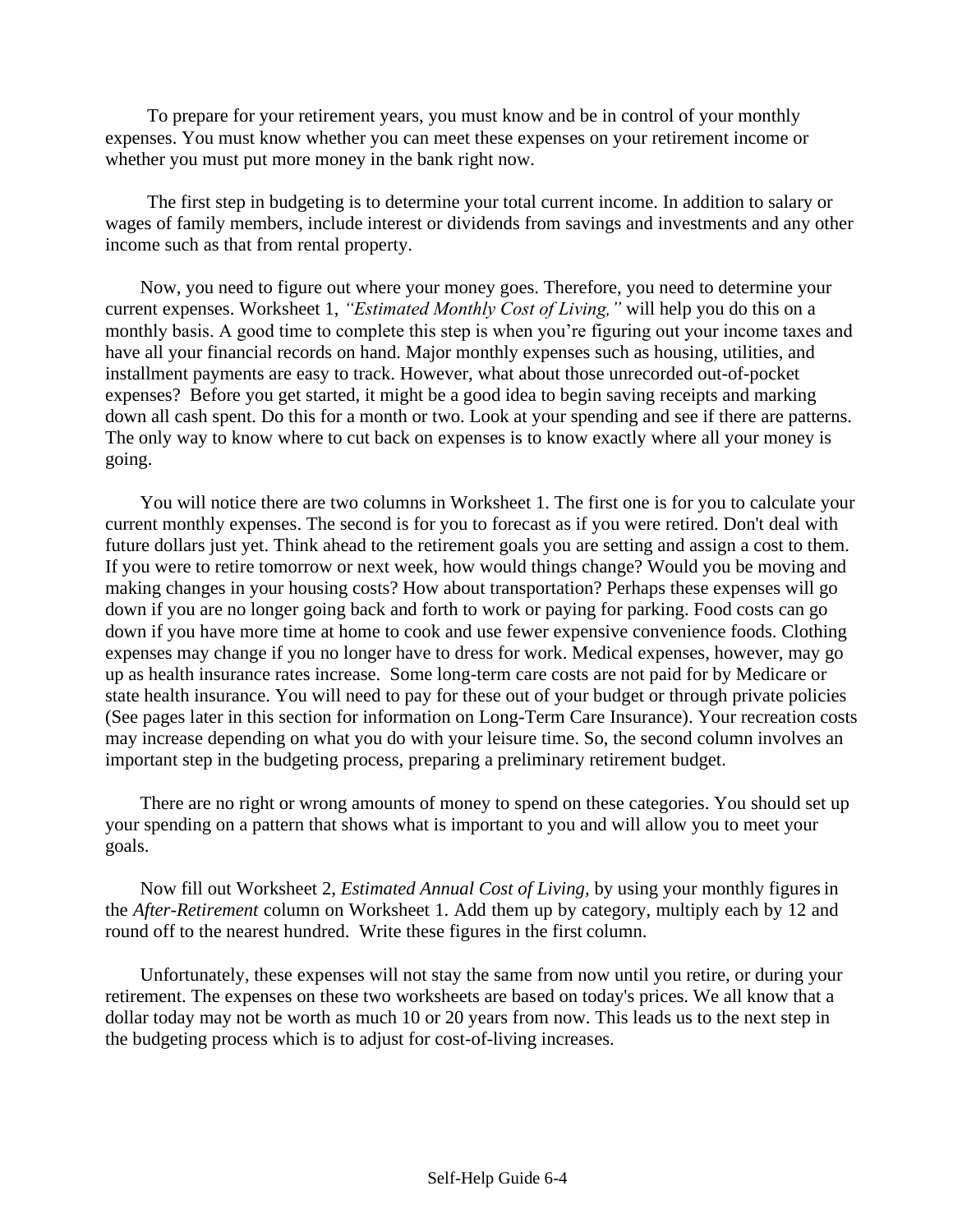To estimate your income needs at retirement, you need to predict what inflation will be. To do this, you need to determine when you'll retire and how long you may expect to live. Worksheet 3*, Inflation Factors,* can be used to estimate the inflation adjustment you need to make.

You can estimate future budget needs by using one inflation rate to adjust your total expenses for five years into the future, and another rate for 10 to 15 years.

The impact of inflation cannot be ignored. While Social Security benefits are currently tied to inflation rates, New York State retirement allowances are not, and do not go up unless the Legislature passes a specific law providing an increase. Inflation can seriously lower the purchasing power of a fixed income. The key is to plan for retirement income with inflation in mind. If your savings interest rates can beat inflation over the long run, you are ahead of the game.

As inflation goes up, so do interest rates and vice versa. Basically, your savings should earn enough interest at least to keep their buying power. For example, if it will take \$1,100 two years from now to buy what \$1,000 buys today; your investment should earn a rate of return that will give you \$100 in interest over two years.

### **SOURCES OF RETIREMENT INCOME**

To complete the steps in the budgeting process, you need to project sources and amounts of your retirement income. There are basically four sources of retirement income for retired New York State employees: Employee's Retirement System's retirement allowance (your pension), Social Security benefits, personal savings and investments, and earnings from post-retirement work. Each will be discussed in this *Guide* in more detail.

On Worksheet 4*, Estimated Annual Income After Retirement*, record the amounts of your retirement income from various sources. You can ask for benefit estimates from the New York State and Local Employees' Retirement System ( [www.osc.state.ny.us/retire/\)](http://www.osc.state.ny.us/retire/) and Social Security [\(www.ssa.gov\)](http://www.ssa.gov/) if you haven't already done so. Compare these figures to the annual expenses you estimated on Worksheet 2.

This completes the process of pulling together your financial profile or budget. It should help you to see whether you have spending or income gaps. If there are gaps, you can look at your savings and investment plans for solutions.

### **SAVINGS TIPS**

If you do not have a savings program, it's never too late to start. Don't forget about the magic of interest over a longer period. Table 2 can help you figure how much to save monthly at a given interest rate so you will have money ready when you want it.

If you feel you need to cut back on expenses and put more money away for your retirement nest egg, you may want to take advantage of payroll deduction plans available to you as a New York State employee. You can arrange to have a set amount deducted from your pay and deposited to the Credit Union or Deferred Compensation Plan or used to buy U.S. Savings Bonds.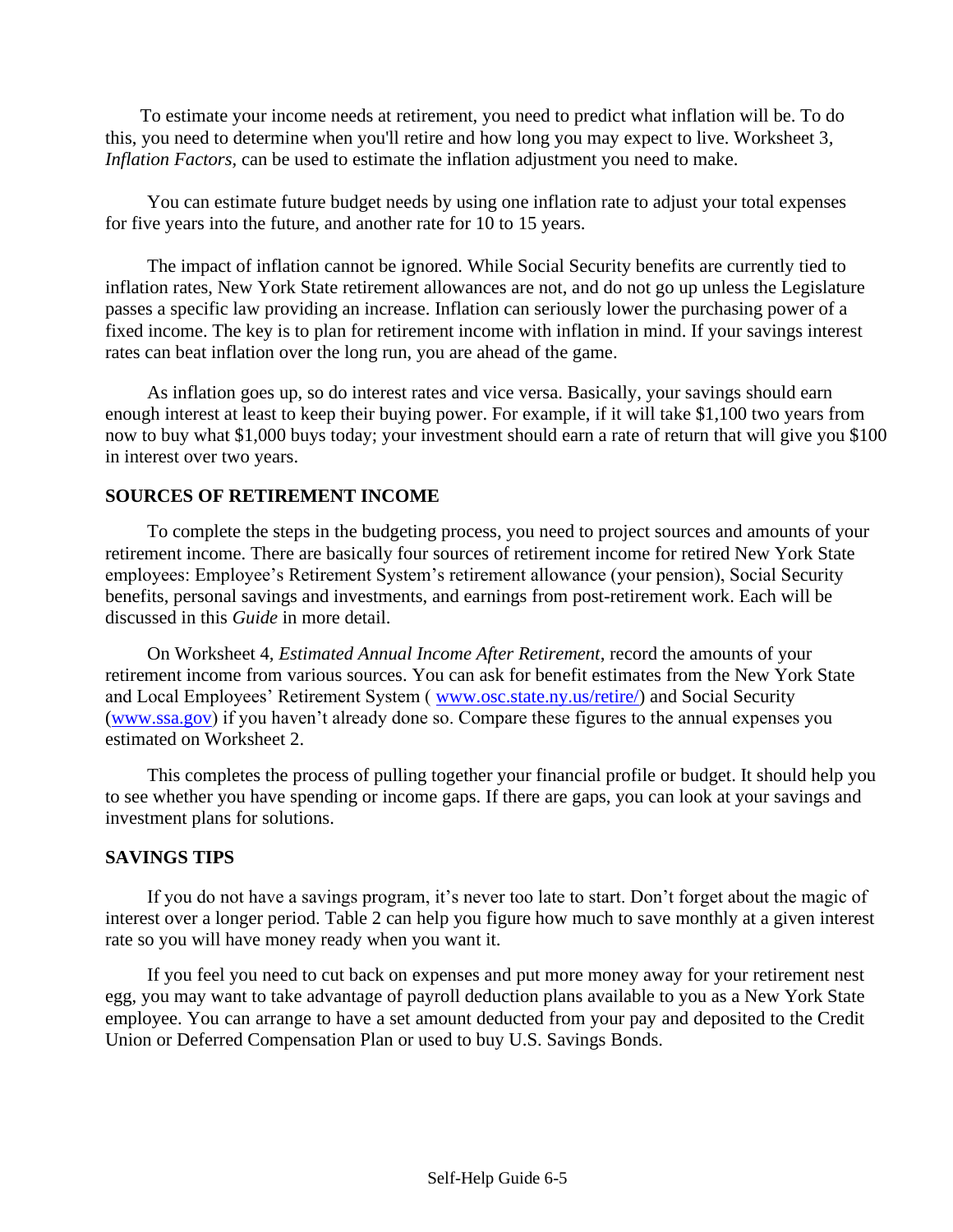| <b>Table 2 -Monthly Savings to Reach a Goal</b> |                              |                     |          |      |         |  |  |  |  |  |
|-------------------------------------------------|------------------------------|---------------------|----------|------|---------|--|--|--|--|--|
|                                                 | <b>Years to Achieve Goal</b> |                     |          |      |         |  |  |  |  |  |
| Total \$ Needed                                 | 3                            | 5<br>20<br>15<br>10 |          |      |         |  |  |  |  |  |
|                                                 | At 6% Rate of Return         |                     |          |      |         |  |  |  |  |  |
| \$5,000                                         | \$120                        | \$74                | \$31     | \$17 | \$11    |  |  |  |  |  |
| 10,000                                          | 240                          | 149                 | 63       | 36   | 23      |  |  |  |  |  |
| 15,000                                          | 360                          | 223                 | 96       | 54   | 34      |  |  |  |  |  |
| 20,000                                          | 480                          | 297                 | 126      | 72   | 45      |  |  |  |  |  |
|                                                 | At 9% Rate of Return         |                     |          |      |         |  |  |  |  |  |
| \$5,000                                         | \$115                        | \$66                | \$26     | \$13 | \$<br>7 |  |  |  |  |  |
| 10,000                                          | 230                          | 132                 | 51       | 26   | 15      |  |  |  |  |  |
| 15,000                                          | 345                          | 197                 | 77       | 39   | 22      |  |  |  |  |  |
| 20,000                                          | 460                          | 263                 | 102      | 52   | 30      |  |  |  |  |  |
| At 12% Rate of Return                           |                              |                     |          |      |         |  |  |  |  |  |
| \$5,000                                         | \$110                        | \$60                | \$<br>21 | \$10 | \$<br>5 |  |  |  |  |  |
| 10,000                                          | 220                          | 121                 | 43       | 20   | 10      |  |  |  |  |  |
| 15,000                                          | 330                          | 182                 | 64       | 30   | 15      |  |  |  |  |  |
| 20,000                                          | 440                          | 242                 | 86       | 40   | 20      |  |  |  |  |  |

### **DEFERRED COMPENSATION PLAN**

By joining the Deferred Compensation Plan, you can benefit from saving before-tax dollars and or after-tax dollars. On the before-tax dollars you pay no federal or state income taxes on your contribution, or on interest earned, until you withdraw money during retirement. The after-tax dollars may be tax exempt on withdrawal.

Additional features of the Deferred Compensation Plan such as the "catch-up" provision, investment option specifics, fees, and other detailed information can be found in Chapter 8 of this *Guide.* You may contact a representative by calling toll free at 1-800-422-8463.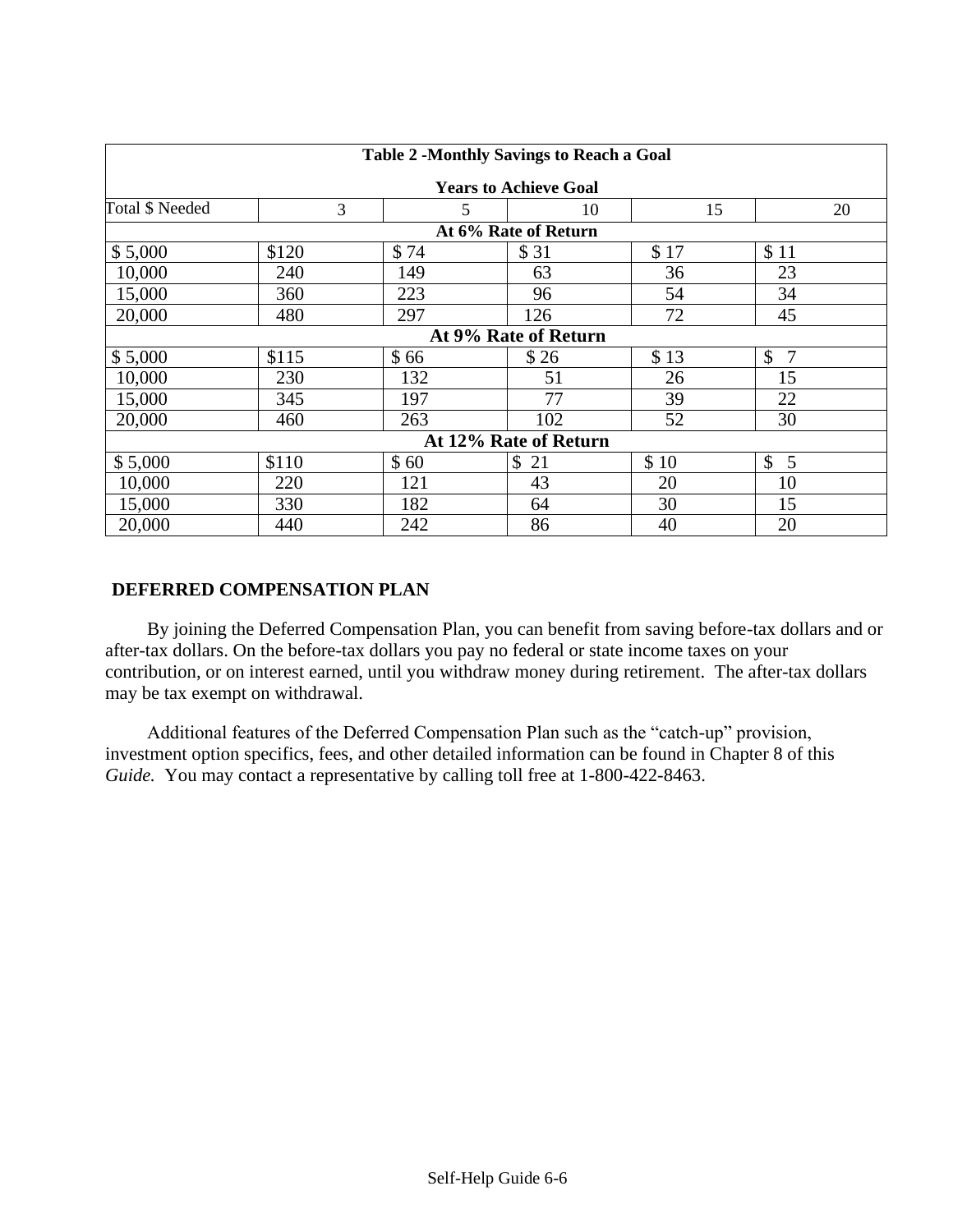### **Table 3 - How Long Will Your Money Last?**

This chart shows how long your money will last if you withdraw a fixed amount each year. An \* means it will last indefinitely at that rate.

| % of capital | Years money will last if invested at these rates: |                  |         |         |        |         |        |        |
|--------------|---------------------------------------------------|------------------|---------|---------|--------|---------|--------|--------|
|              | 5%                                                | 6%               | 7%      | 8%      | 9%     | 10%     | 11%    | 12%    |
| 8%           | 21                                                | 24               | 31      | $\ast$  | $\ast$ | $\ast$  | $\ast$ | $\ast$ |
| 10%          | 15                                                | 16               | 18      | 21      | 27     | $\ast$  | $\ast$ | $\ast$ |
| 12%          | 11                                                | 12               | 13      | 15      | 17     | 19      | 24     | $\ast$ |
| 14%          | 10                                                | $10\,$           | 11      | 12      | 12     | 14      | 15     | 18     |
| 16%          | $\,8\,$                                           | 9                | 9       | 10      | $10\,$ | 11      | 12     | 13     |
| 18%          | 7                                                 | $\boldsymbol{7}$ | $\,8\,$ | $\,8\,$ | 9      | 9       | 10     | 10     |
| 20%          | 6                                                 | 7                | $\tau$  | 7       | $\tau$ | $\,8\,$ | 8      | 9      |

### **SAVINGS ROUTINES THAT WORK**

- *Pay yourself first*. Make savings part of your fixed expenses in your budget, much like your rent, mortgage, or utility payment.
- *Save windfall income*. Try to save tax refunds, bonuses, overtime pay, gift money, refunds, rebates, and money saved by using cents-off coupons.
- *Pay installments to yourself.* After you pay off an installment debt (car loan, furniture or appliance loan, etc.) continue to budget the loan payment, but put it in your savings account.
- *Collect loose change*. Every week (or more often) empty out your pocket or wallet and put the change in a savings jar. Every other week or once a month deposit the change in your savings account.
- *Try frugality*. Eliminate or cut back on something and put the money you don't spend in your savings.
- *Break a habit*. Every time you don't buy a bagel on break, or you don't spend money in the vending machine, save the money you didn't spend.
- *How long will my resources last?* In these first steps figuring your assets and projected income requirements, the question heard most is "How long will my money last?" Many retirees fear outliving their savings. The chart in Table 3 may help in figuring how long your money will last if you start drawing it out.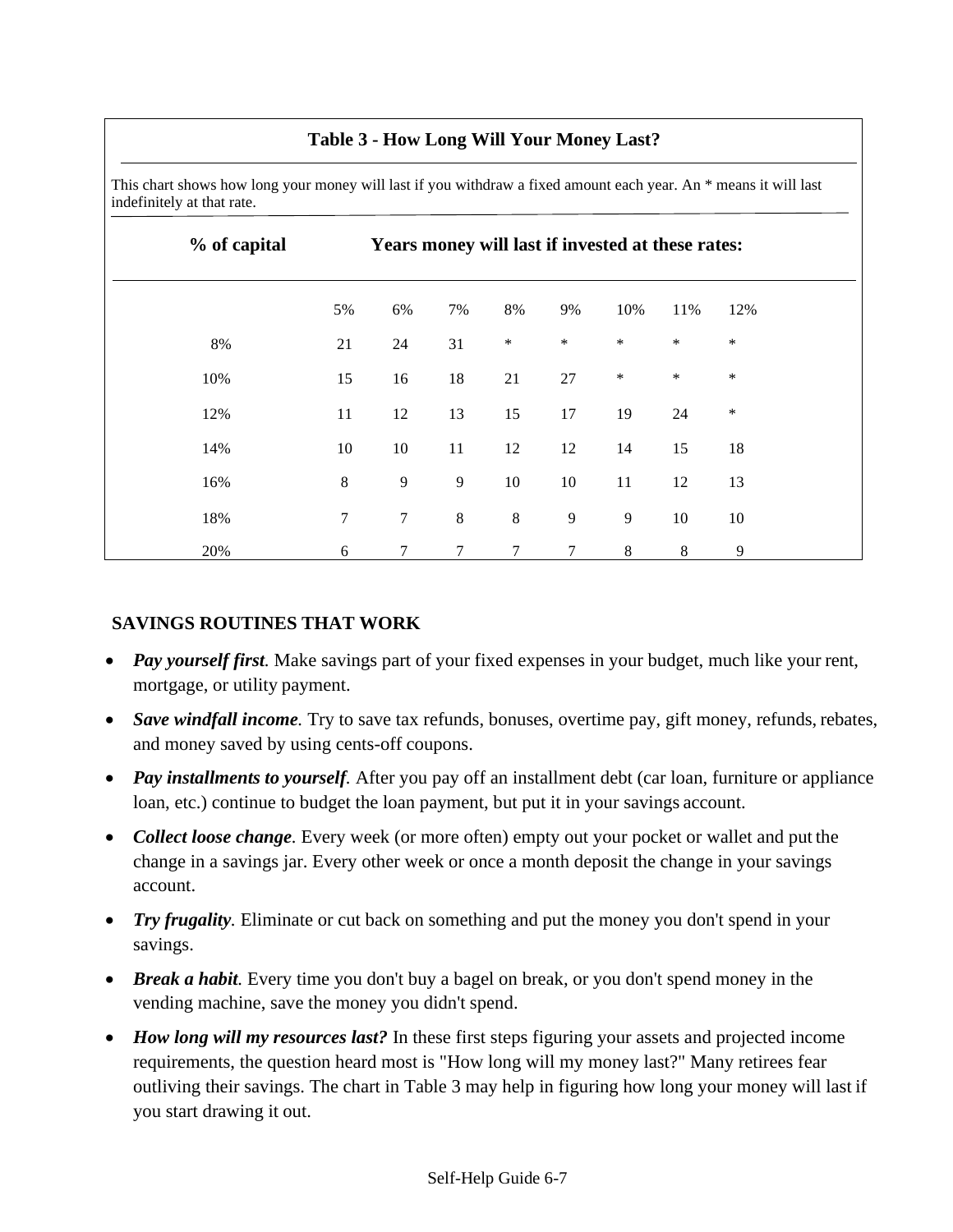### **WILL MY ASSETS PRODUCE THE REQUIRED INCOME?**

The action question becomes *"What must I do with my finances to make my retirement a reality?"*  The further you are from retirement, the less exact is the process, but you can start by looking over your assets (from your net worth sheet) and change your planning as you go. You may have saved or invested in the past. For future planning though, a clear distinction must be made between savings and investments. With savings, the first deposit (often all capital) stays the same and earns either fixed or variable interest. Some credit unions refer to the interest on savings as dividends.

On the other hand, the first capital of investments can go up or down in value and may or may not pay interest or dividends depending on current type, and on the economic and market condition.

Look carefully at the pyramid shown in Figure 1 as your guide for a good financial plan. Assets in Level 1 are used for meeting daily expenses and those in Level 2 can be used to give you a regular source of income. If you have assets in Level 3 or 4, you could be in greater danger of losing capital.



### **FIGURE 1 – DISTRIBUTION OF RETIREMENT ASSETS**

Place your own assets on the pyramid to figure your present use of savings or investments. A checklist follows of the assets making up the four levels of the pyramid, and general statements on income tax results.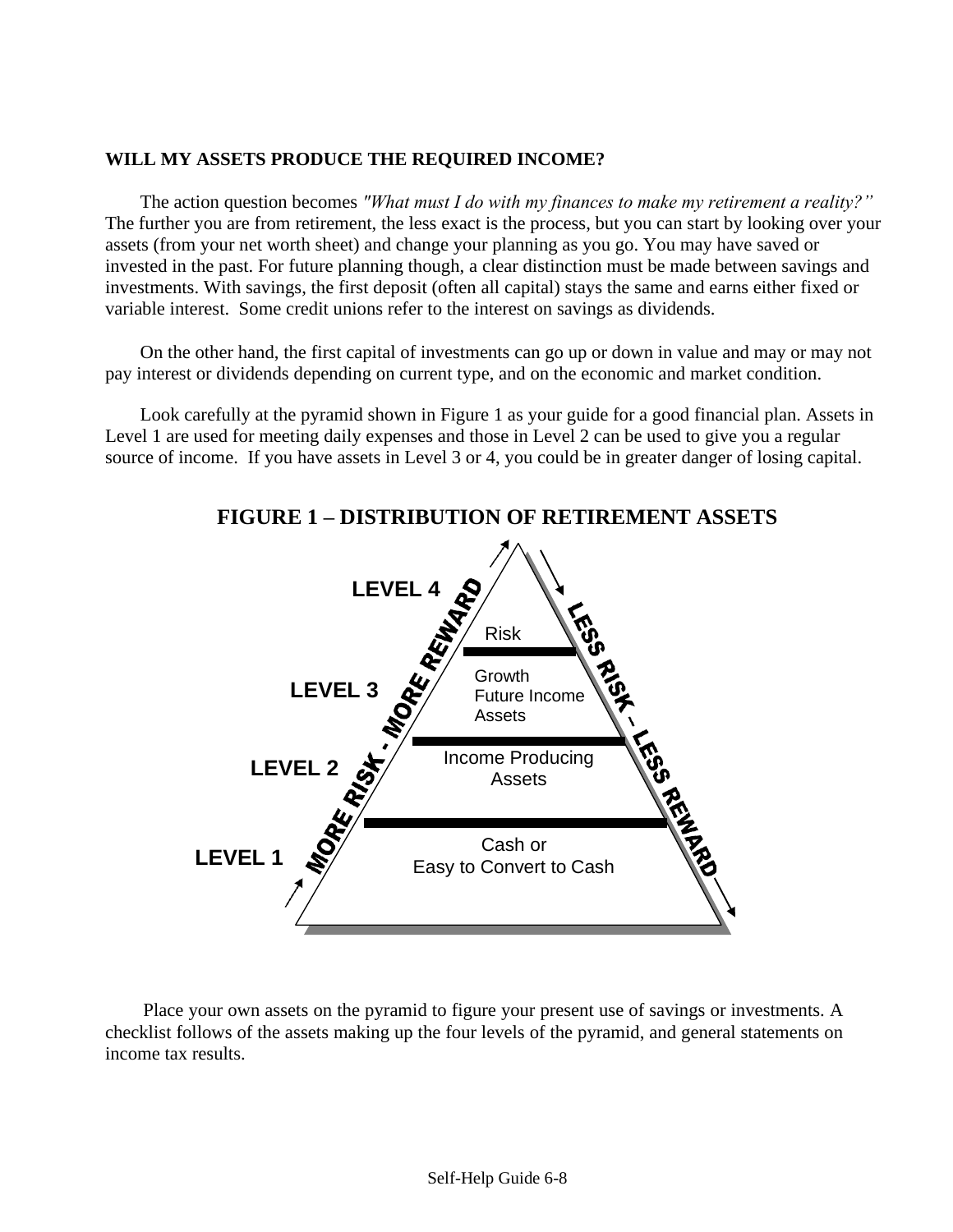**Level 1**

*Cash or Easy to Convert Cash Amount*

#### **Level 3**

*Growth Assets Amount*

| \$                             | Savings and Checking Accounts                                                                                                                  | \$                      | <b>Real Estate Limited Partnership</b>                                                           |
|--------------------------------|------------------------------------------------------------------------------------------------------------------------------------------------|-------------------------|--------------------------------------------------------------------------------------------------|
|                                | <b>Credit Union</b>                                                                                                                            |                         | <b>Growth Stock</b>                                                                              |
|                                | <b>Money Market Accounts</b>                                                                                                                   |                         | <b>Growth Mutual Funds</b>                                                                       |
|                                | <b>Certificates of Deposit</b>                                                                                                                 |                         | <b>Real Estate Investment Trusts</b>                                                             |
|                                | Government Securities (savings)<br>bonds, treasury bills, notes and                                                                            |                         | Other                                                                                            |
|                                | bonds)                                                                                                                                         | $\mathbb{S}$            | Total                                                                                            |
|                                | Life Insurance (with cash value)                                                                                                               |                         | Growth in value can be reinvested and deferred<br>until earnings are taken. Interest, rent, and  |
|                                | Other                                                                                                                                          |                         | dividends are currently taxable each year. Real<br>estate limited partnerships allow individuals |
| \$                             | Total                                                                                                                                          |                         | depreciation for tax purposes.                                                                   |
|                                | Interest on these assets is taxable each year<br>with the exception of interest on savings bonds<br>and life insurance which is deferred until |                         |                                                                                                  |
| earnings are taken.            |                                                                                                                                                | Level 4                 |                                                                                                  |
|                                |                                                                                                                                                | <b>High Risk Assets</b> |                                                                                                  |
| Level 2                        |                                                                                                                                                | Amount                  |                                                                                                  |
| <b>Income Producing Assets</b> |                                                                                                                                                |                         |                                                                                                  |
| Amount                         |                                                                                                                                                | $\mathbb{S}$            | <b>Commodities Futures</b>                                                                       |
| \$                             | <b>Investment Real Estate</b>                                                                                                                  |                         | <b>Speculative Stocks</b>                                                                        |

Low Grade Bonds

Municipal Bonds Collectibles

\$ Total

Growth in value can be reinvested and deferred until earnings are taken. Interest, rent, and dividends are currently taxable each year.

**Other** 

High Grade Corporate and

Association (Ginnie Mae)

Income Mutual Funds

Government National Mortgage

Blue Chip and Preferred Stocks

\$ Total

 $\mathcal{L}_{\text{max}}$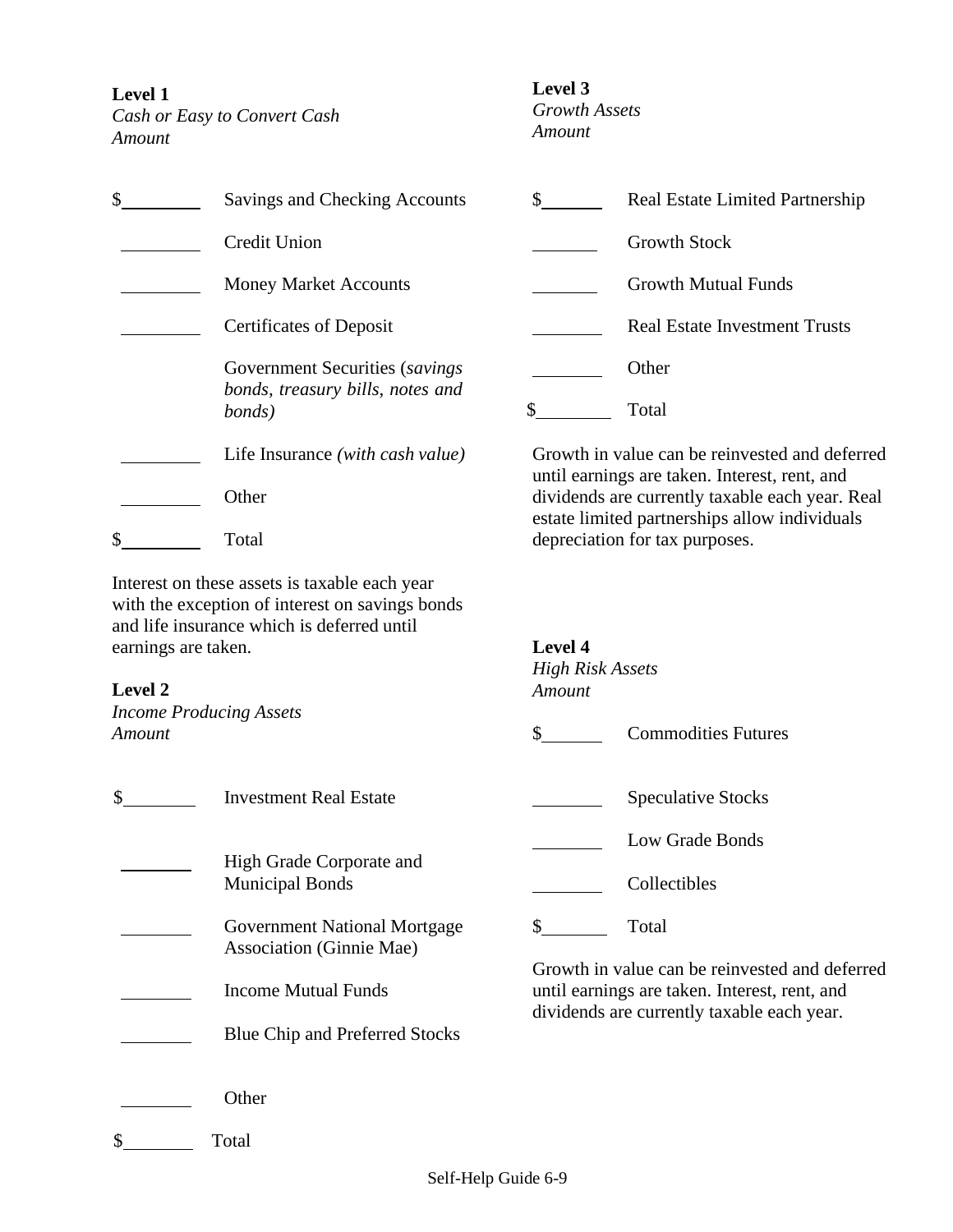### **TWO OTHER ASSETS NOT LISTED ARE:**

1. *Individual Retirement Account (IRA):* A retirement option which could use any of the above categories for saving or investment. In 2021, if you are covered by a qualified pension plan (including New York State Systems), an IRA contribution still can be made if your salary is under \$65,000 and you're single, or under \$104,000 if you're married. Over these income amounts, the contribution deduction is pro-rated. The remaining tax advantage is that the interest and dividends, etc., can defer tax until capital is received.

### **Note: Contributions for IRA's are subject to change in the coming years and should be checked with financial institutions.**

2. *Owning Your Home*: This investment gives service - a free place to live - rather than earnings. However, a home as an asset can be used, if necessary. It can be sold to gain money to invest; used as collateral for a loan to gain money to invest; used to apply for a reverse mortgage that allows a bank to make monthly payments to the owner in exchange for future ownership of the property.

As you look over your assets in the pyramid, two important questions about your retirement planning are: Which of these assets are available for your retirement income? Are the assets going up in value to give good working capital in the future?

### **SHOULD I BE INVESTING?**

After you have figured how much you have, the next question is where to put those assets. The following conditions will probably have an impact on your decision.

Time is a very steady "worker" and you can use it to help increase your income. You have worked for your money and now your money should work for you. How long you keep it invested is an important factor. Table 4 shows the difference that time can make.

Inflation has already been discussed. Fixed rate savings by themselves cannot fight purchasing power that's going down. Your financial plan should be carefully balanced with some growth-oriented assets to give steady income that can grow to cover inflation.

You should not depend on any one source to provide all the income you will need during your retirement years. The more your income sources are diversified, or spread among different kinds of investments, the better your protection against inflation, the ups and down of the investment markets, and the legislative and regulatory changes affecting your pension and Social Security.

| Value of \$1,000 investment for Specified Number of Years at Various Rates of Return |                                     |         |         |         |  |  |  |  |
|--------------------------------------------------------------------------------------|-------------------------------------|---------|---------|---------|--|--|--|--|
| Annual Net Rate of Return<br>(Compounded)                                            | Number of Years \$1,000 is Invested |         |         |         |  |  |  |  |
|                                                                                      |                                     |         | 10      | 12      |  |  |  |  |
| 4%                                                                                   | \$1,217                             | \$1,369 | \$1,480 | \$1,601 |  |  |  |  |
| 6%                                                                                   | 1,338                               | 1,594   | 1,791   | 2,012   |  |  |  |  |
| 8%                                                                                   | 1,469                               | 1,851   | 2,159   | 2,518   |  |  |  |  |
| 10%                                                                                  | 1,611                               | 2,144   | 2,594   | 3,138   |  |  |  |  |

### **Table 4**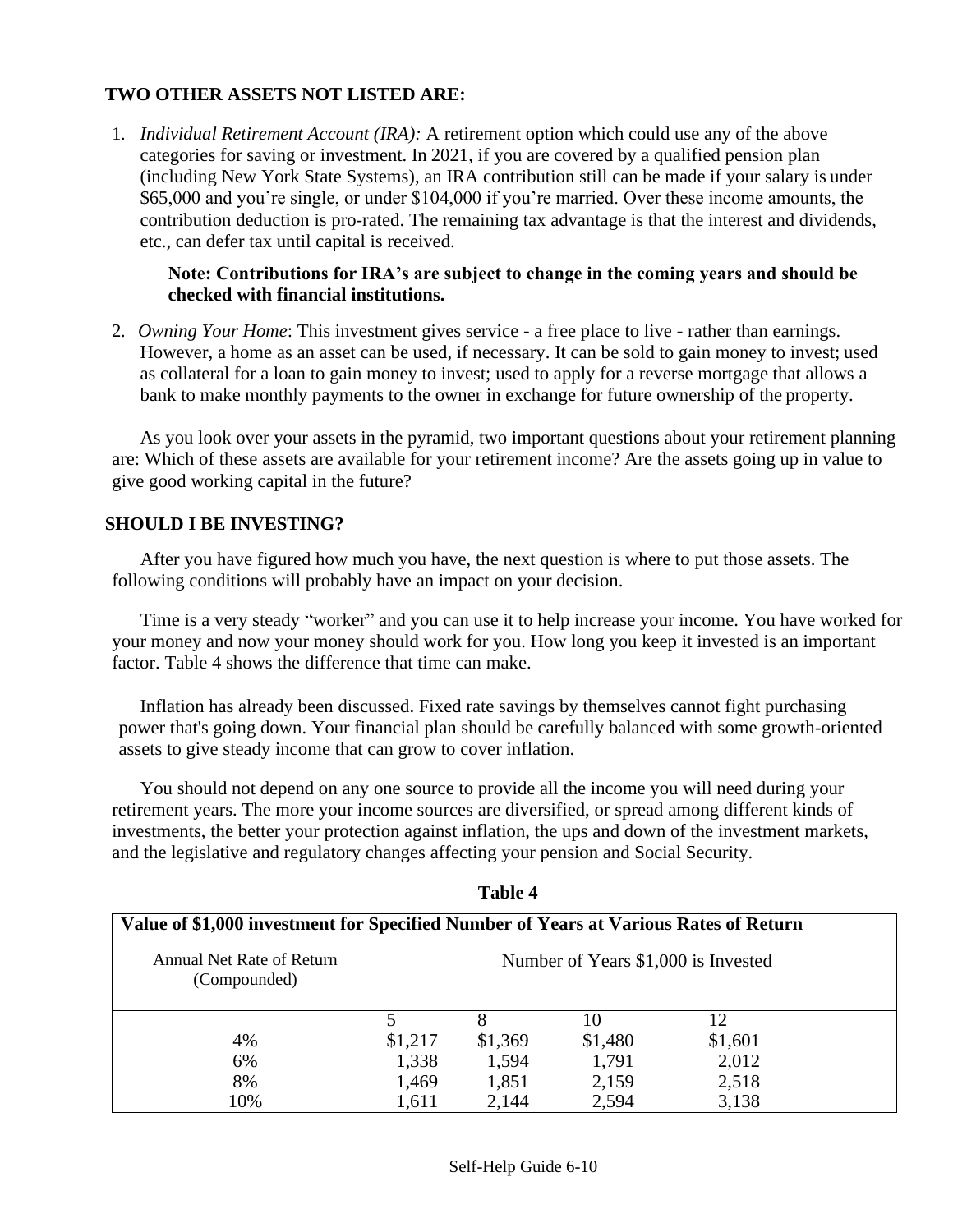### **How Much Does It Cost You to Go to Work?**

 *I spend the following amounts each year on these work expenses:*

|    | 1. Lunches                                                                                                                                                          | \$<br>10. | Picking up the tab<br>(The times you say                                                                                            |              |
|----|---------------------------------------------------------------------------------------------------------------------------------------------------------------------|-----------|-------------------------------------------------------------------------------------------------------------------------------------|--------------|
| 2. | <b>Coffee breaks</b>                                                                                                                                                | \$        | "This one's on me.")                                                                                                                | \$           |
| 3. | <b>Transportation</b>                                                                                                                                               | \$<br>11. | <b>Impulse buying</b><br>(When you pass shops on                                                                                    |              |
| 4. | <b>Union dues</b>                                                                                                                                                   | \$        | your way home, or to work,<br>or during lunch hour, how                                                                             |              |
| 5. | "Salary" taxes and<br>deductions                                                                                                                                    | \$        | often do you buy<br>something you really<br>don't need?)                                                                            | \$           |
| 6. | Work clothing or<br>uniforms<br>(This is only the beginning.<br>You know of many other<br>office and work expenses -<br>they add up. Now find out<br>these "hidden" | 12.       | <b>Home repairs (How</b><br>much do you spend<br>on work you could<br>do yourself if<br>you had time?)                              | \$           |
|    | expenses.)                                                                                                                                                          | \$<br>13. | <b>Personal grooming</b><br>(How much extra does                                                                                    |              |
| 7. | <b>Collections</b><br>(When a fellow worker<br>gets engaged, married, has<br>a baby, gets a pro- motion,                                                            |           | it cost you to look<br>good five days a<br>week?)                                                                                   | \$           |
|    | gets sick, gets well,<br>celebrates a birthday,<br>retires - isn't someone<br>always taking a<br>collection?)                                                       | \$<br>14. | <b>Domestic help</b> (When<br>your job pre- vents you<br>from doing all the<br>laundry and<br>housework yourself.)                  | $\mathbb{S}$ |
|    | 8. Laundry and dry<br>cleaning                                                                                                                                      | \$<br>15. | <b>Shopping</b><br>(You may lack time to<br>comparison shop and take                                                                |              |
|    | 9. Holidays<br>(Cards and gifts for<br>fellow workers)                                                                                                              | \$        | advantage of sales and<br>specials, so your outlay for<br>food, clothes, and household<br>products are higher. How<br>much higher?) | \$           |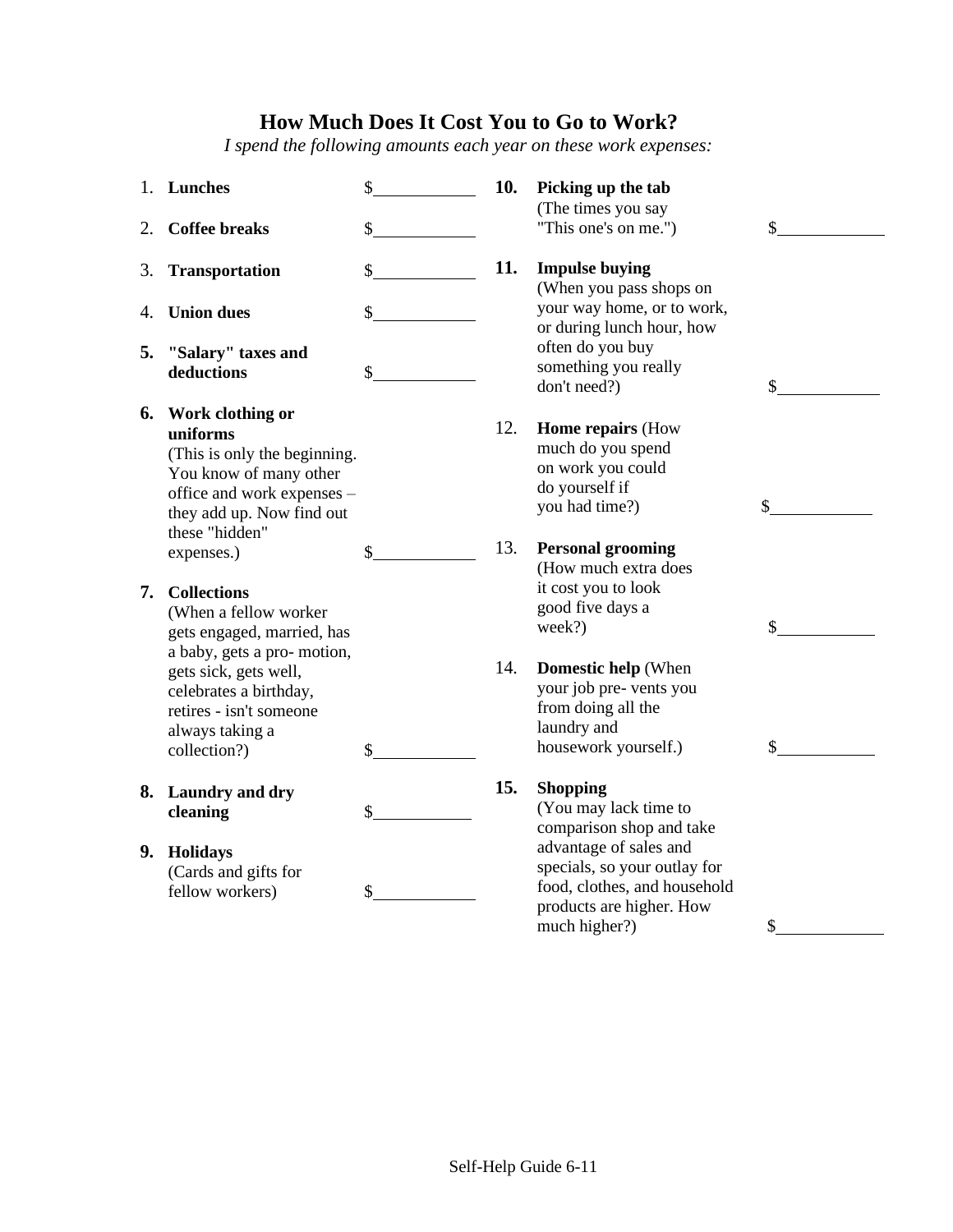### **Net Worth Sheet**

### **Assets What You Own**

### **Liabilities What You Owe**

| Cash:                                                 | <b>Current Bills:</b>                     |
|-------------------------------------------------------|-------------------------------------------|
| Cash on hand                                          | \$<br>\$<br>Rent                          |
| Checking accounts                                     | <b>Utilities</b>                          |
| Savings accounts                                      | Charge accounts                           |
| Money-market funds                                    | Credit cards                              |
| Life insurance cash value                             | Insurance premiums                        |
| Money owed you                                        | Alimony                                   |
|                                                       | Child support                             |
| <b>Marketable Securities:</b>                         | Other bills                               |
| <b>Stocks</b>                                         |                                           |
| <b>Bonds</b>                                          | <b>Taxes:</b>                             |
| Government securities                                 | Federal                                   |
| Mutual funds                                          | <b>State</b>                              |
| Other investments                                     | Local                                     |
|                                                       | Taxes on investments                      |
| <b>Personal Property:</b>                             | Other                                     |
| Automobiles                                           |                                           |
| Household furnishings                                 | <b>Mortgages:</b>                         |
| Art, antiques, other collectibles                     | Homes                                     |
| Clothing, furs                                        | Other properties                          |
| Jewelry                                               |                                           |
| Other possessions                                     | <b>Debts to Individual Loans:</b>         |
|                                                       | Auto                                      |
| <b>Real Estate:</b>                                   | Education                                 |
| Homes                                                 |                                           |
|                                                       | Improvement<br>Life insurance             |
| Other properties                                      | Other                                     |
| <b>Pension:</b>                                       |                                           |
| Vested portion of company plan                        |                                           |
| Vested benefits                                       |                                           |
| <b>IRA</b>                                            |                                           |
|                                                       |                                           |
| Keogh                                                 |                                           |
| Long-term assets:                                     |                                           |
| Equity in business                                    |                                           |
| Life insurance                                        |                                           |
| Annuities                                             |                                           |
|                                                       |                                           |
| <b>Total Assets:</b>                                  | \$<br><b>Total Liabilities:</b><br>$\sim$ |
| Total Assets minus Total Liabilities equals Net Worth |                                           |
|                                                       | \$                                        |
| Date                                                  |                                           |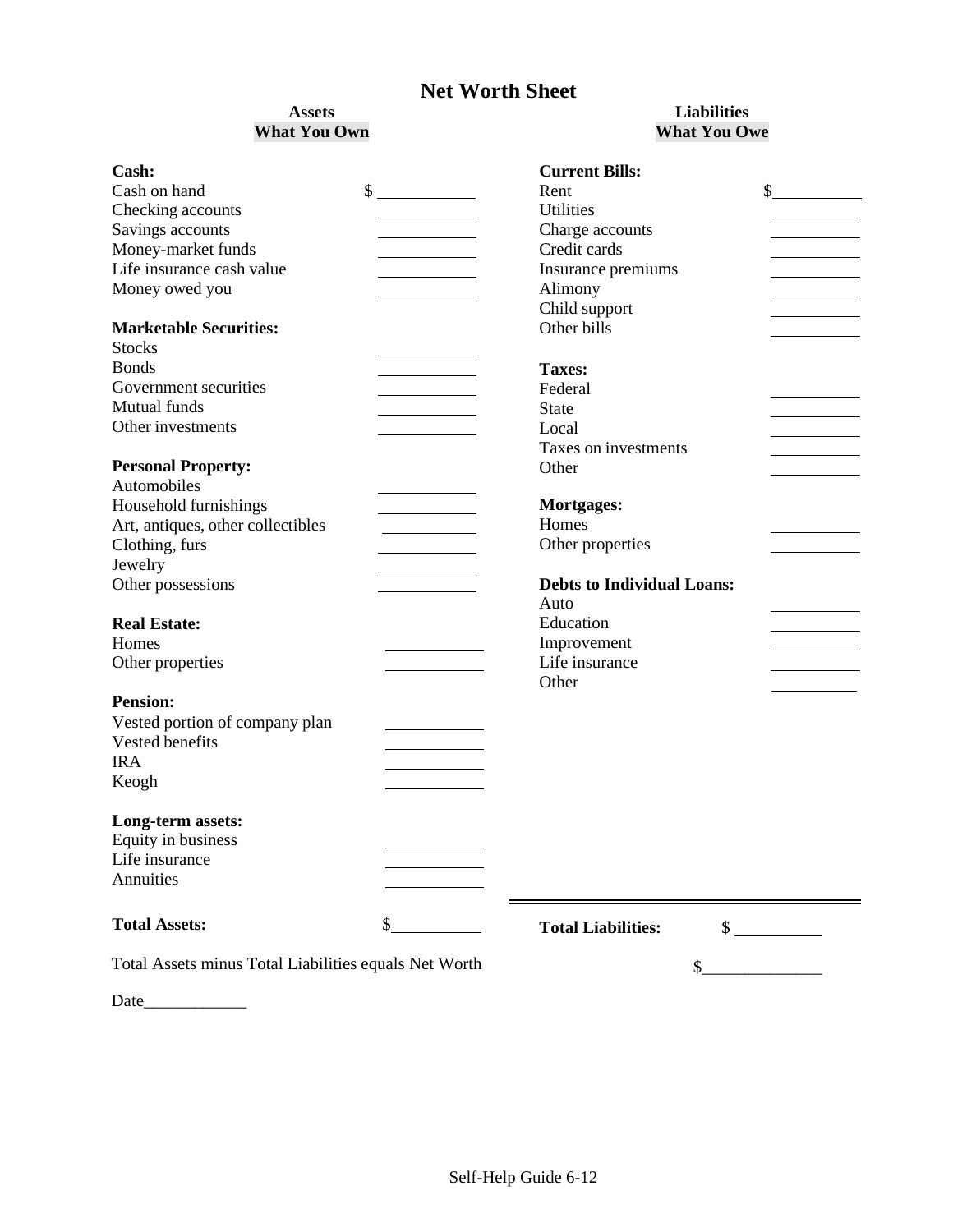### **Worksheet 1 Estimated Monthly Cost of Living**

| $\boldsymbol{\mathsf{S}}$<br>\$<br>Rent<br>$\overline{\mathcal{L}}$<br>$\overline{\mathcal{S}}$<br>Mortgage payments<br>\$<br>$\overline{\$}$<br>Real estate taxes<br>\$<br>\$<br>Insurance<br><b>Household Expenses and Maintenance</b><br>House repair, yard care<br>$\overline{\mathcal{S}}$<br>\$<br>Water, electric, gas, fuel oil<br>$\overline{\$}$<br>\$<br>$\boldsymbol{\mathsf{S}}$<br>$\overline{\mathcal{S}}$<br>Cell phone,<br>\$<br>\$<br>Waste, disposal, other<br>$\overline{\$}$<br>$\overline{\mathbb{S}}$<br>TV, cable, Internet<br><b>Home Improvement and Upkeep</b><br>\$<br>\$<br>Furniture, fixtures<br>Floor coverings<br>\$<br>\$<br>$\overline{\$}$<br>$\overline{\mathcal{S}}$<br>Laundry supplies, equipment<br>$\overline{\$}$<br>$\overline{\$}$<br>Kitchen equipment<br>$\overline{\$}$<br>\$<br>Garden, yard equipment, supplies<br><b>Auto and Transport</b><br>\$<br>\$<br>Monthly portion of purchase price<br>$\overline{\mathcal{S}}$<br>\$<br>Repairs<br>$\overline{\mathbb{S}}$<br>\$<br>Gas and oil<br>\$<br>\$<br>License and driver registration<br>\$<br>$\overline{\$}$<br>Insurance<br>\$<br>\$<br>Other transportation<br>Food<br>\$<br>\$<br>Food at home<br>\$<br>\$<br>Food away from home<br>Liquor and food for entertaining<br>$\overline{\mathcal{S}}$<br>\$<br><b>Clothing</b><br>New clothing for all in household<br>\$<br>\$<br>$\overline{\$}$<br>\$<br>Laundry not done at home<br>$\overline{\$}$<br>\$<br>Dry cleaning<br>\$<br>\$<br>Shoe repair | <b>Monthly Average Shelter</b> | <b>Now</b> | <b>After Retirement</b> |
|-----------------------------------------------------------------------------------------------------------------------------------------------------------------------------------------------------------------------------------------------------------------------------------------------------------------------------------------------------------------------------------------------------------------------------------------------------------------------------------------------------------------------------------------------------------------------------------------------------------------------------------------------------------------------------------------------------------------------------------------------------------------------------------------------------------------------------------------------------------------------------------------------------------------------------------------------------------------------------------------------------------------------------------------------------------------------------------------------------------------------------------------------------------------------------------------------------------------------------------------------------------------------------------------------------------------------------------------------------------------------------------------------------------------------------------------------------------------------------------------------------------------|--------------------------------|------------|-------------------------|
|                                                                                                                                                                                                                                                                                                                                                                                                                                                                                                                                                                                                                                                                                                                                                                                                                                                                                                                                                                                                                                                                                                                                                                                                                                                                                                                                                                                                                                                                                                                 |                                |            |                         |
|                                                                                                                                                                                                                                                                                                                                                                                                                                                                                                                                                                                                                                                                                                                                                                                                                                                                                                                                                                                                                                                                                                                                                                                                                                                                                                                                                                                                                                                                                                                 |                                |            |                         |
|                                                                                                                                                                                                                                                                                                                                                                                                                                                                                                                                                                                                                                                                                                                                                                                                                                                                                                                                                                                                                                                                                                                                                                                                                                                                                                                                                                                                                                                                                                                 |                                |            |                         |
|                                                                                                                                                                                                                                                                                                                                                                                                                                                                                                                                                                                                                                                                                                                                                                                                                                                                                                                                                                                                                                                                                                                                                                                                                                                                                                                                                                                                                                                                                                                 |                                |            |                         |
|                                                                                                                                                                                                                                                                                                                                                                                                                                                                                                                                                                                                                                                                                                                                                                                                                                                                                                                                                                                                                                                                                                                                                                                                                                                                                                                                                                                                                                                                                                                 |                                |            |                         |
|                                                                                                                                                                                                                                                                                                                                                                                                                                                                                                                                                                                                                                                                                                                                                                                                                                                                                                                                                                                                                                                                                                                                                                                                                                                                                                                                                                                                                                                                                                                 |                                |            |                         |
|                                                                                                                                                                                                                                                                                                                                                                                                                                                                                                                                                                                                                                                                                                                                                                                                                                                                                                                                                                                                                                                                                                                                                                                                                                                                                                                                                                                                                                                                                                                 |                                |            |                         |
|                                                                                                                                                                                                                                                                                                                                                                                                                                                                                                                                                                                                                                                                                                                                                                                                                                                                                                                                                                                                                                                                                                                                                                                                                                                                                                                                                                                                                                                                                                                 |                                |            |                         |
|                                                                                                                                                                                                                                                                                                                                                                                                                                                                                                                                                                                                                                                                                                                                                                                                                                                                                                                                                                                                                                                                                                                                                                                                                                                                                                                                                                                                                                                                                                                 |                                |            |                         |
|                                                                                                                                                                                                                                                                                                                                                                                                                                                                                                                                                                                                                                                                                                                                                                                                                                                                                                                                                                                                                                                                                                                                                                                                                                                                                                                                                                                                                                                                                                                 |                                |            |                         |
|                                                                                                                                                                                                                                                                                                                                                                                                                                                                                                                                                                                                                                                                                                                                                                                                                                                                                                                                                                                                                                                                                                                                                                                                                                                                                                                                                                                                                                                                                                                 |                                |            |                         |
|                                                                                                                                                                                                                                                                                                                                                                                                                                                                                                                                                                                                                                                                                                                                                                                                                                                                                                                                                                                                                                                                                                                                                                                                                                                                                                                                                                                                                                                                                                                 |                                |            |                         |
|                                                                                                                                                                                                                                                                                                                                                                                                                                                                                                                                                                                                                                                                                                                                                                                                                                                                                                                                                                                                                                                                                                                                                                                                                                                                                                                                                                                                                                                                                                                 |                                |            |                         |
|                                                                                                                                                                                                                                                                                                                                                                                                                                                                                                                                                                                                                                                                                                                                                                                                                                                                                                                                                                                                                                                                                                                                                                                                                                                                                                                                                                                                                                                                                                                 |                                |            |                         |
|                                                                                                                                                                                                                                                                                                                                                                                                                                                                                                                                                                                                                                                                                                                                                                                                                                                                                                                                                                                                                                                                                                                                                                                                                                                                                                                                                                                                                                                                                                                 |                                |            |                         |
|                                                                                                                                                                                                                                                                                                                                                                                                                                                                                                                                                                                                                                                                                                                                                                                                                                                                                                                                                                                                                                                                                                                                                                                                                                                                                                                                                                                                                                                                                                                 |                                |            |                         |
|                                                                                                                                                                                                                                                                                                                                                                                                                                                                                                                                                                                                                                                                                                                                                                                                                                                                                                                                                                                                                                                                                                                                                                                                                                                                                                                                                                                                                                                                                                                 |                                |            |                         |
|                                                                                                                                                                                                                                                                                                                                                                                                                                                                                                                                                                                                                                                                                                                                                                                                                                                                                                                                                                                                                                                                                                                                                                                                                                                                                                                                                                                                                                                                                                                 |                                |            |                         |
|                                                                                                                                                                                                                                                                                                                                                                                                                                                                                                                                                                                                                                                                                                                                                                                                                                                                                                                                                                                                                                                                                                                                                                                                                                                                                                                                                                                                                                                                                                                 |                                |            |                         |
|                                                                                                                                                                                                                                                                                                                                                                                                                                                                                                                                                                                                                                                                                                                                                                                                                                                                                                                                                                                                                                                                                                                                                                                                                                                                                                                                                                                                                                                                                                                 |                                |            |                         |
|                                                                                                                                                                                                                                                                                                                                                                                                                                                                                                                                                                                                                                                                                                                                                                                                                                                                                                                                                                                                                                                                                                                                                                                                                                                                                                                                                                                                                                                                                                                 |                                |            |                         |
|                                                                                                                                                                                                                                                                                                                                                                                                                                                                                                                                                                                                                                                                                                                                                                                                                                                                                                                                                                                                                                                                                                                                                                                                                                                                                                                                                                                                                                                                                                                 |                                |            |                         |
|                                                                                                                                                                                                                                                                                                                                                                                                                                                                                                                                                                                                                                                                                                                                                                                                                                                                                                                                                                                                                                                                                                                                                                                                                                                                                                                                                                                                                                                                                                                 |                                |            |                         |
|                                                                                                                                                                                                                                                                                                                                                                                                                                                                                                                                                                                                                                                                                                                                                                                                                                                                                                                                                                                                                                                                                                                                                                                                                                                                                                                                                                                                                                                                                                                 |                                |            |                         |
|                                                                                                                                                                                                                                                                                                                                                                                                                                                                                                                                                                                                                                                                                                                                                                                                                                                                                                                                                                                                                                                                                                                                                                                                                                                                                                                                                                                                                                                                                                                 |                                |            |                         |
|                                                                                                                                                                                                                                                                                                                                                                                                                                                                                                                                                                                                                                                                                                                                                                                                                                                                                                                                                                                                                                                                                                                                                                                                                                                                                                                                                                                                                                                                                                                 |                                |            |                         |
|                                                                                                                                                                                                                                                                                                                                                                                                                                                                                                                                                                                                                                                                                                                                                                                                                                                                                                                                                                                                                                                                                                                                                                                                                                                                                                                                                                                                                                                                                                                 |                                |            |                         |
|                                                                                                                                                                                                                                                                                                                                                                                                                                                                                                                                                                                                                                                                                                                                                                                                                                                                                                                                                                                                                                                                                                                                                                                                                                                                                                                                                                                                                                                                                                                 |                                |            |                         |
|                                                                                                                                                                                                                                                                                                                                                                                                                                                                                                                                                                                                                                                                                                                                                                                                                                                                                                                                                                                                                                                                                                                                                                                                                                                                                                                                                                                                                                                                                                                 |                                |            |                         |
|                                                                                                                                                                                                                                                                                                                                                                                                                                                                                                                                                                                                                                                                                                                                                                                                                                                                                                                                                                                                                                                                                                                                                                                                                                                                                                                                                                                                                                                                                                                 |                                |            |                         |
|                                                                                                                                                                                                                                                                                                                                                                                                                                                                                                                                                                                                                                                                                                                                                                                                                                                                                                                                                                                                                                                                                                                                                                                                                                                                                                                                                                                                                                                                                                                 |                                |            |                         |
|                                                                                                                                                                                                                                                                                                                                                                                                                                                                                                                                                                                                                                                                                                                                                                                                                                                                                                                                                                                                                                                                                                                                                                                                                                                                                                                                                                                                                                                                                                                 |                                |            |                         |
|                                                                                                                                                                                                                                                                                                                                                                                                                                                                                                                                                                                                                                                                                                                                                                                                                                                                                                                                                                                                                                                                                                                                                                                                                                                                                                                                                                                                                                                                                                                 |                                |            |                         |
|                                                                                                                                                                                                                                                                                                                                                                                                                                                                                                                                                                                                                                                                                                                                                                                                                                                                                                                                                                                                                                                                                                                                                                                                                                                                                                                                                                                                                                                                                                                 |                                |            |                         |
|                                                                                                                                                                                                                                                                                                                                                                                                                                                                                                                                                                                                                                                                                                                                                                                                                                                                                                                                                                                                                                                                                                                                                                                                                                                                                                                                                                                                                                                                                                                 |                                |            |                         |
|                                                                                                                                                                                                                                                                                                                                                                                                                                                                                                                                                                                                                                                                                                                                                                                                                                                                                                                                                                                                                                                                                                                                                                                                                                                                                                                                                                                                                                                                                                                 |                                |            |                         |
|                                                                                                                                                                                                                                                                                                                                                                                                                                                                                                                                                                                                                                                                                                                                                                                                                                                                                                                                                                                                                                                                                                                                                                                                                                                                                                                                                                                                                                                                                                                 |                                |            |                         |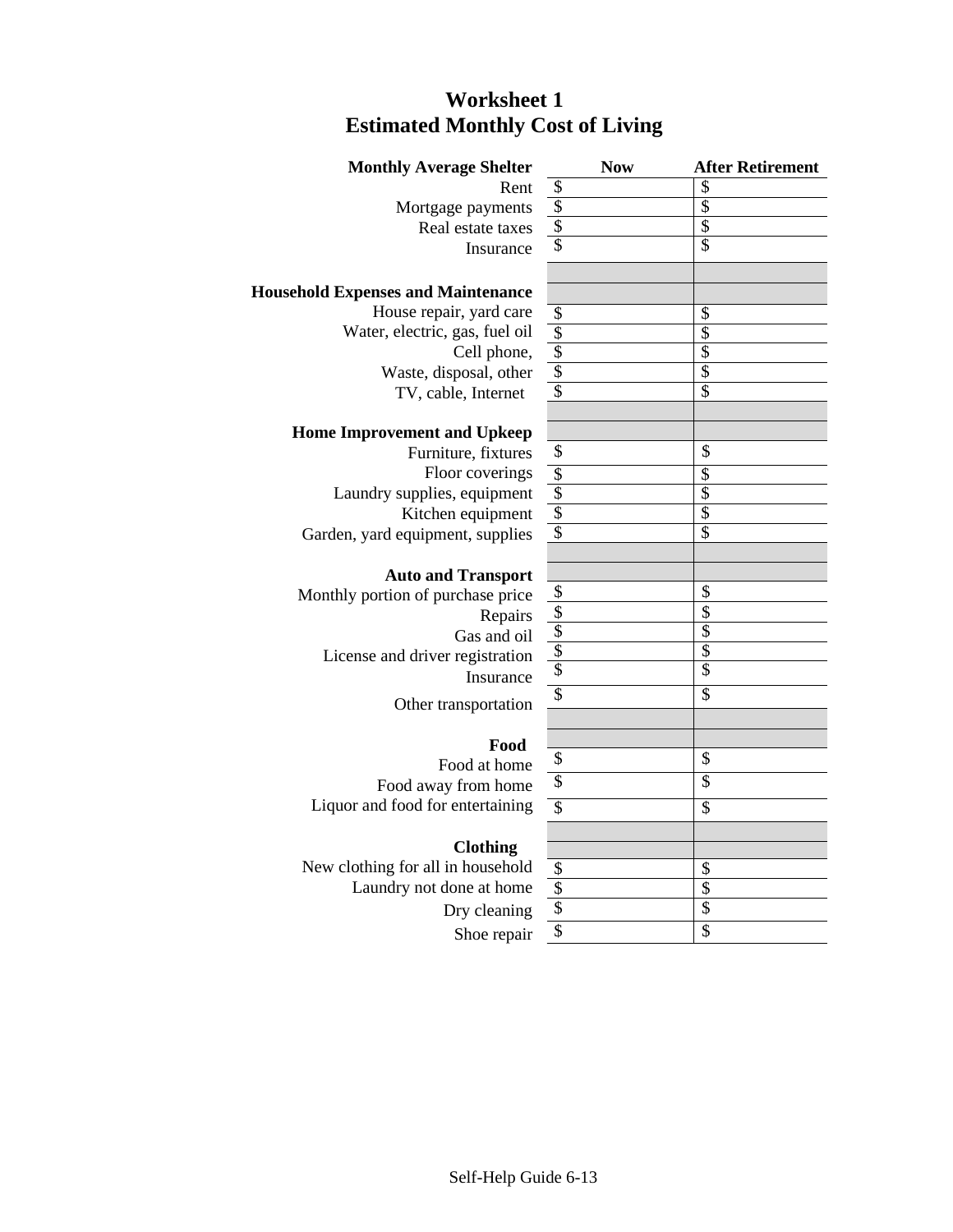#### **Monthly Average**

| Cosmetics and toiletries |
|--------------------------|
| Barber and beauty shop   |
| Stationery, postage      |

#### **Medical and Health**

Medicine and drugs Doctor, dentist, eye specialist Eyeglasses, hearing aides \$ \$ Health insurance premiums

#### **Recreation and Other**

Books, newspapers, magazines Club memberships, dues Movies, sports events, concerts Sports and hobby equipment, supplies Vacations, celebrations, weekend trips Adult continuing education \$ \$ Pets: cost, food, license **Contributions** Gifts

#### **Taxes, Interest, Insurance**

U.S., State and local income tax Personal property tax Interest on loans Life insurance premiums Property insurance (not house)

#### **Savings, Investments**

Banks, savings, and loan Company pension, profit sharing plans Stocks, bonds, real estate Retirement: Keogh, IRA Deferred Compensation

> **Total Monthly Costs Now Total Monthly Costs After Retirement** \$

|                               | <b>Now</b>                                                                                                                    | <b>After Retirement</b>  |
|-------------------------------|-------------------------------------------------------------------------------------------------------------------------------|--------------------------|
| Cosmetics and toiletries      | $\overline{\mathcal{E}}$                                                                                                      | $\overline{\$}$          |
| Barber and beauty shop        |                                                                                                                               | $\overline{\$}$          |
| Stationery, postage           | $\frac{1}{3}$                                                                                                                 | $\overline{\mathcal{S}}$ |
| <b>Medical and Health</b>     |                                                                                                                               |                          |
| Medicine and drugs            |                                                                                                                               | \$                       |
| or, dentist, eye specialist   | $\frac{3}{3}$                                                                                                                 | \$                       |
| yeglasses, hearing aides      |                                                                                                                               | $\overline{\$}$          |
| alth insurance premiums       |                                                                                                                               | \$                       |
| <b>Recreation and Other</b>   |                                                                                                                               |                          |
| newspapers, magazines         |                                                                                                                               | $\overline{\mathcal{S}}$ |
| Club memberships, dues        |                                                                                                                               | \$                       |
| sports events, concerts       |                                                                                                                               | \$                       |
| bby equipment, supplies       |                                                                                                                               | \$                       |
| ebrations, weekend trips      |                                                                                                                               | \$                       |
| ult continuing education      | $\frac{1}{2}$ $\frac{1}{2}$ $\frac{1}{2}$ $\frac{1}{2}$ $\frac{1}{2}$ $\frac{1}{2}$ $\frac{1}{2}$ $\frac{1}{2}$ $\frac{1}{2}$ | \$                       |
| Pets: cost, food, license     |                                                                                                                               | $\overline{\$}$          |
| Contributions                 |                                                                                                                               | \$                       |
| Gifts                         | \$                                                                                                                            | $\overline{\mathcal{S}}$ |
| ces, Interest, Insurance      |                                                                                                                               |                          |
| ate and local income tax      |                                                                                                                               |                          |
| Personal property tax         |                                                                                                                               | $\frac{\$}{\$}$          |
| Interest on loans             | $\frac{18}{3}$<br>$\frac{18}{3}$                                                                                              | \$                       |
| ife insurance premiums        |                                                                                                                               | $\overline{\$}$          |
| ty insurance (not house)      |                                                                                                                               | $\overline{\mathcal{S}}$ |
| <b>Savings, Investments</b>   |                                                                                                                               |                          |
| Banks, savings, and loan      |                                                                                                                               | \$                       |
| ion, profit sharing plans     |                                                                                                                               | \$                       |
| tocks, bonds, real estate     | $rac{5}{3}$                                                                                                                   | \$                       |
| <b>Deferred Compensation</b>  |                                                                                                                               | \$                       |
|                               |                                                                                                                               |                          |
| al Monthly Costs Now          | \$                                                                                                                            |                          |
| <b>Costs After Retirement</b> |                                                                                                                               | $\overline{\mathbb{S}}$  |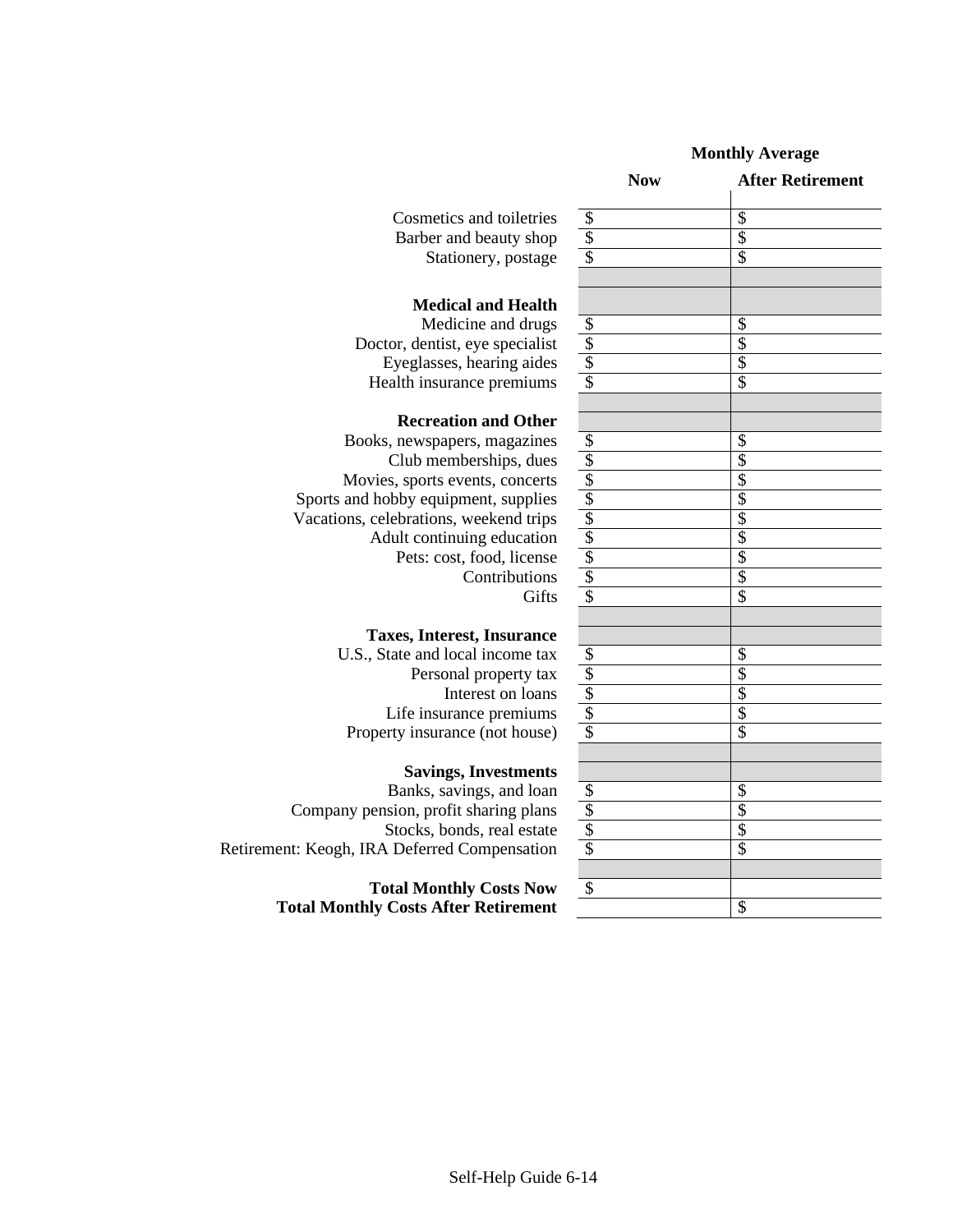### **Worksheet 2 Estimated Annual Cost of Living**

Now multiply by 12 the totals of monthly cost after retirement (Worksheet 1) to get your annual cost of living if you were retired.

|                                                                  |              | Totals, if you<br>were retired<br>now (Round off<br>to even hundreds) | Inflation<br>Factor | Your<br><b>Budget</b> |
|------------------------------------------------------------------|--------------|-----------------------------------------------------------------------|---------------------|-----------------------|
| Shelter                                                          |              | $\sim$                                                                |                     | $\frac{1}{2}$         |
| Household expenses and maintenance                               |              | \$                                                                    |                     | \$                    |
| Home improvement and upkeep                                      |              | \$                                                                    |                     | \$                    |
| Automobile and upkeep                                            |              | \$                                                                    |                     | $\mathbb{S}^-$        |
| Food                                                             |              | \$                                                                    |                     | \$                    |
| Clothing                                                         |              | \$                                                                    |                     | \$                    |
| Personal                                                         |              | \$                                                                    |                     | \$                    |
| Medical and health                                               |              | \$                                                                    |                     | \$                    |
| Recreation and other                                             |              | \$                                                                    |                     | \$                    |
| Taxes, interest, insurance                                       |              | \$                                                                    |                     | \$                    |
| Savings, investments                                             |              | $\sim$                                                                |                     | $\mathbb{S}$          |
| Any future irregular expense (new roof,<br>new car, new furnace) |              | \$                                                                    |                     | \$                    |
|                                                                  | <b>Total</b> | $\mathbb{S}$                                                          |                     | \$                    |

Worksheets 1, 2, 3 & 4 from CEH Topics, Dept. of Consumer Economics and Housing, NYS College of Human Ecology, Cornell University, Ithaca, NY 14853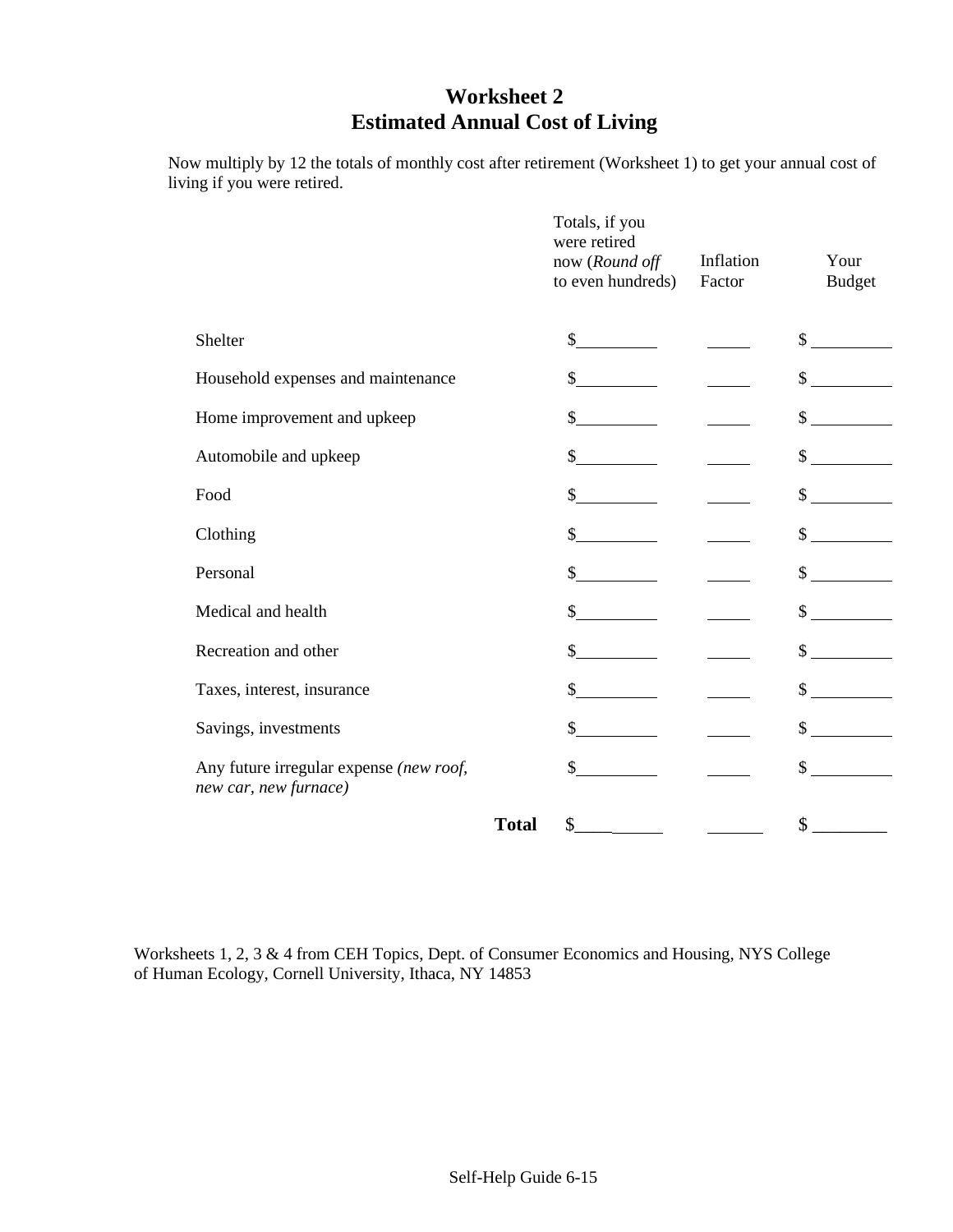### **Worksheet 3 Inflation Factors**

- 1. Choose from the left-hand column the number of years into the future you want to project.
- 2. Choose a rate of inflation from the top row. This cannot be predicted accurately and will vary from year to year.
- 3. Find the appropriate inflation factor that matches your assumed inflation rate and years into the future. *For example, 5 years and 4 percent inflation yields a factor of 1.2*.
- *4.* Write this factor in the second column Inflation Factor on Workshee*t* 2, under "Total." Multiply your total estimated retirement expenses by the inflation factor to get your inflated retirement expenses. *For example: \$18,000 X 1.2 = \$21,600*

| <b>YEARS</b>   | PERCENT RATE OF INFLATION |     |     |     |     |     |      |      |  |  |
|----------------|---------------------------|-----|-----|-----|-----|-----|------|------|--|--|
|                | 3%                        | 4%  | 5%  | 6%  | 7%  | 8%  | 10%  | 12%  |  |  |
| $\overline{2}$ | 1.1                       | 1.1 | 1.1 | 1.1 | 1.1 | 1.2 | 1.2  | 1.3  |  |  |
| 3              | 1.1                       | 1.1 | 1.2 | 1.2 | 1.2 | 1.3 | 1.3  | 1.4  |  |  |
| $\overline{4}$ | 1.1                       | 1.2 | 1.2 | 1.3 | 1.3 | 1.4 | 1.5  | 1.6  |  |  |
| 5              | 1.2                       | 1.2 | 1.3 | 1.3 | 1.4 | 1.5 | 1.6  | 1.8  |  |  |
| 8              | 1.3                       | 1.4 | 1.5 | 1.6 | 1.7 | 1.9 | 2.1  | 2.5  |  |  |
| 10             | 1.3                       | 1.5 | 1.6 | 1.8 | 2.0 | 2.2 | 2.6  | 3.1  |  |  |
| 12             | 1.4                       | 1.6 | 1.8 | 2.0 | 2.3 | 2.5 | 3.1  | 3.9  |  |  |
| 15             | 1.5                       | 1.8 | 2.1 | 2.4 | 2.8 | 3.2 | 4.2  | 5.5  |  |  |
| 18             | 1.7                       | 2.0 | 2.4 | 2.9 | 3.4 | 4.0 | 5.6  | 7.7  |  |  |
| 20             | 1.8                       | 2.2 | 2.6 | 3.2 | 3.9 | 4.6 | 6.7  | 9.6  |  |  |
| 25             | 2.1                       | 2.5 | 3.4 | 4.3 | 5.2 | 6.8 | 10.8 | 17.0 |  |  |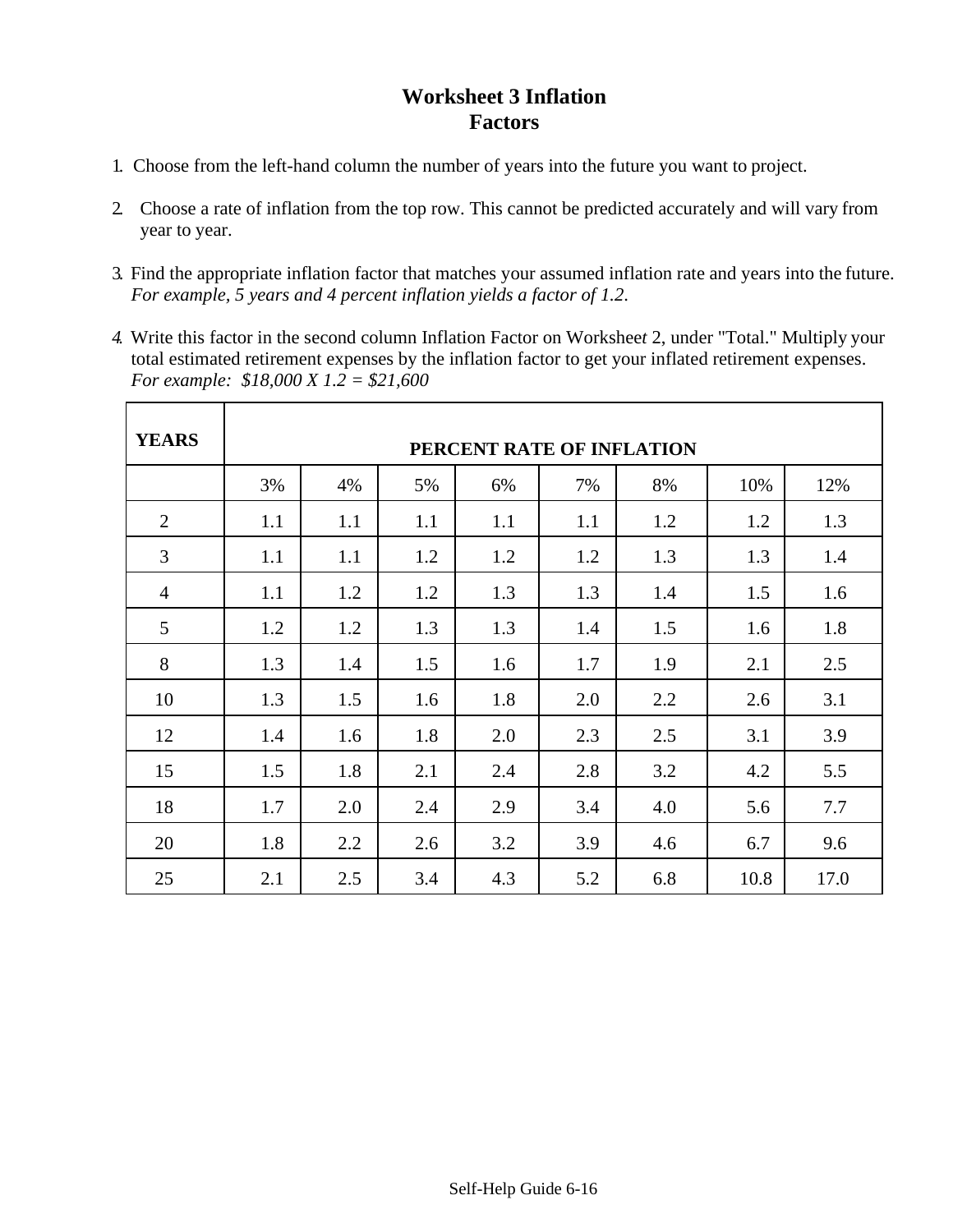### **Worksheet 4 Estimated Annual Income After Retirement**

| 1. | <b>Social Security</b>                        |                                                                                                                                                                                                                                      | 4. Earnings                                                               |    |
|----|-----------------------------------------------|--------------------------------------------------------------------------------------------------------------------------------------------------------------------------------------------------------------------------------------|---------------------------------------------------------------------------|----|
|    | Partner #1                                    | \$                                                                                                                                                                                                                                   | Salary, wages                                                             | \$ |
|    | Partner #2                                    | $\sim$                                                                                                                                                                                                                               | Commissions, royalties, fees                                              |    |
| 2. | <b>Pensions and Employer Benefits</b>         |                                                                                                                                                                                                                                      | Partnership income                                                        |    |
|    | Company                                       | $\frac{1}{2}$                                                                                                                                                                                                                        | 5. Assets which could be                                                  |    |
|    | State or Federal government                   |                                                                                                                                                                                                                                      | liquidated Profits would then be<br>invested in interest/dividend earning |    |
|    | Veteran's                                     | <u> The Communication of the Communication of the Communication of the Communication of the Communication of the Communication of the Communication of the Communication of the Communication of the Communication of the Commun</u> | instruments. Interest then becomes<br>part of income. Alternatively, a    |    |
|    | Union or other                                |                                                                                                                                                                                                                                      | portion of the principal could be<br>spent per year.                      |    |
|    | Profit-sharing                                | $\overline{\phantom{a}}$ . The state of $\overline{\phantom{a}}$                                                                                                                                                                     | Real estate                                                               | \$ |
|    | Deferred pay                                  | <u>and the state of the state</u>                                                                                                                                                                                                    | Mutual funds                                                              |    |
|    | Other                                         |                                                                                                                                                                                                                                      | <b>Stocks</b>                                                             |    |
| 3. | <b>Savings and Investments</b>                |                                                                                                                                                                                                                                      | <b>Bonds</b>                                                              |    |
|    | <b>IRA</b>                                    | \$                                                                                                                                                                                                                                   | Antiques, collectibles                                                    |    |
|    | Keogh                                         |                                                                                                                                                                                                                                      | Farm/business                                                             |    |
|    |                                               |                                                                                                                                                                                                                                      | Anticipated gifts or inheritance                                          |    |
|    | Savings account (interest)                    |                                                                                                                                                                                                                                      | TOTAL for 1 to 5                                                          | \$ |
|    | Money market (interest)                       |                                                                                                                                                                                                                                      | 6. Possible deductions from income                                        |    |
|    | Treasury securities (interest)                |                                                                                                                                                                                                                                      | Federal income tax                                                        |    |
|    | Mutual funds (dividends,<br>capital gains)    |                                                                                                                                                                                                                                      | State/city income tax                                                     |    |
|    | Stocks (dividends)                            |                                                                                                                                                                                                                                      | Social security tax                                                       |    |
|    | Bonds (interest)                              |                                                                                                                                                                                                                                      | <b>TOTAL</b> for 1-6                                                      |    |
|    | Real estate (rent)                            |                                                                                                                                                                                                                                      |                                                                           |    |
|    | Farm/business rent or<br>installment payments |                                                                                                                                                                                                                                      | <b>Total Net Income</b><br>(1 to 5 minus 6)<br>(1 to 5 minus 6)           |    |
|    | Home equity conversion                        |                                                                                                                                                                                                                                      |                                                                           |    |
|    | Annuities                                     |                                                                                                                                                                                                                                      |                                                                           |    |
|    | Other                                         |                                                                                                                                                                                                                                      |                                                                           |    |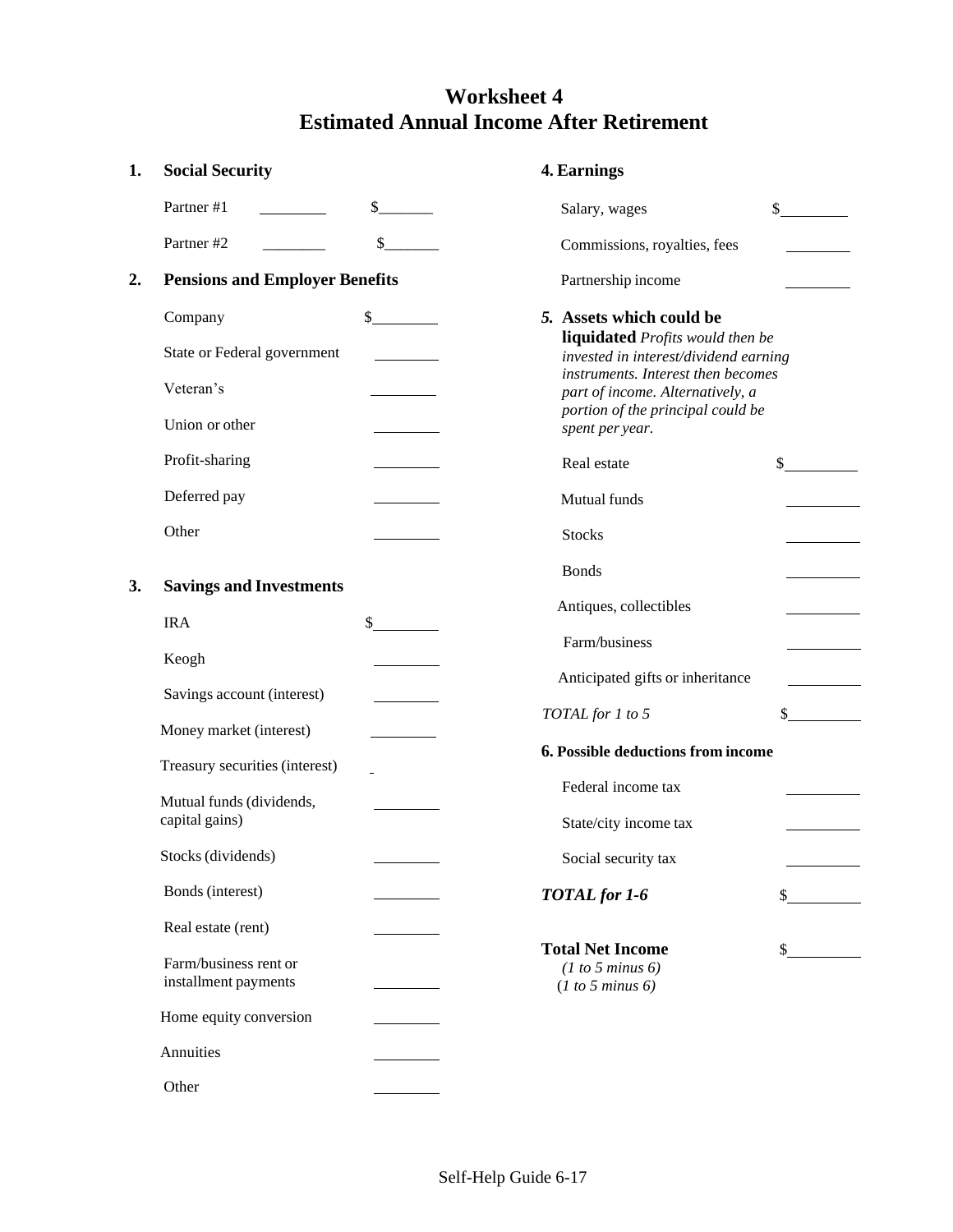#### **IS LONG-TERM CARE INSURANCE FOR YOU?**

This question should be addressed by employees as they plan for the possibility of a long-term stay in a nursing home, assisted living facility, or extended home care. Medicare does not pay for custodial care and many people who can't afford the cost will have to resort to spending down their assets. Each state has different requirements for spend down so before making any spend down plans, consult with an elder law attorney. If one spouse is in a nursing home, however, Medicaid allows the other to keep much more in monthly income and assets. Check with your attorney. To protect your assets, you could obtain Long-Term Care (LTC) insurance that will partially or fully reimburse you for the cost of such care. Is the purchase of such insurance worth it for you? Here are some guidelines to make the right choice for your situation.

Do you have enough assets to protect to make the cost of the insurance worth it and do you have enough income to pay the cost of the insurance indefinitely without impacting your lifestyle? More importantly, do you have someone or an organization you would like to leave these assets to upon your death?

The second question is the easy part. If you have no need to pass on assets, it's probably safe to pass up the insurance and pay the cost of LTC out of your income and savings. After these are depleted, you can go on Medicaid. If you have assets you would like to pass on to others, how valuable should the assets be before you consider insurance? Experts are not in agreement on this issue but we can provide some guidelines.

First add up your assets that would be used to pay for LTC. These would include bank accounts, CDs, stocks, and bonds, mutual funds, market value of real estate (except your home), insurance policies (with cash value) IRAs, deferred compensation accounts, and valuable personal property. Then take the monthly cost of a nursing home and (the statewide monthly average for a shared room in a nursing home in 2021 is \$382.00 per day \*) add to this monthly cost any other costs for support of a spouse or maintenance of a home, less your expected monthly income from all sources. This result will be the monthly amount you will have to pay from your assets. Then divide this amount into the total assets available. You will then know how long your assets will pay for a nursing home stay. If you have enough assets to last more than 29 months, you may wish to self-insure. If you have less than 10 months of assets, don't bother with the insurance, there are other ways to transfer the assets to your heirs. In this situation, rely on Medicaid to pay for your long-term care.

Everyone's financial situation is unique, and experts do not always agree on the best way to determine if LTC insurance is worthwhile. However, financial experts have several ways of determining if you should consider LTC insurance. One guideline is not to pay more than 5% of your yearly income for the insurance or 1% of the value of your assets. Another is to total your assets without counting the value of your house. If this does not exceed \$100,000, it's probably not worth purchasing insurance.

 To obtain information about protecting your assets, talk to your financial planner, elder law attorney, or county Office for the Aging before making a decision. Be advised some of these experts may be biased toward solutions that will result in them earning money over and above any consulting fee. Veterans should contact the V.A. concerning LTC benefits.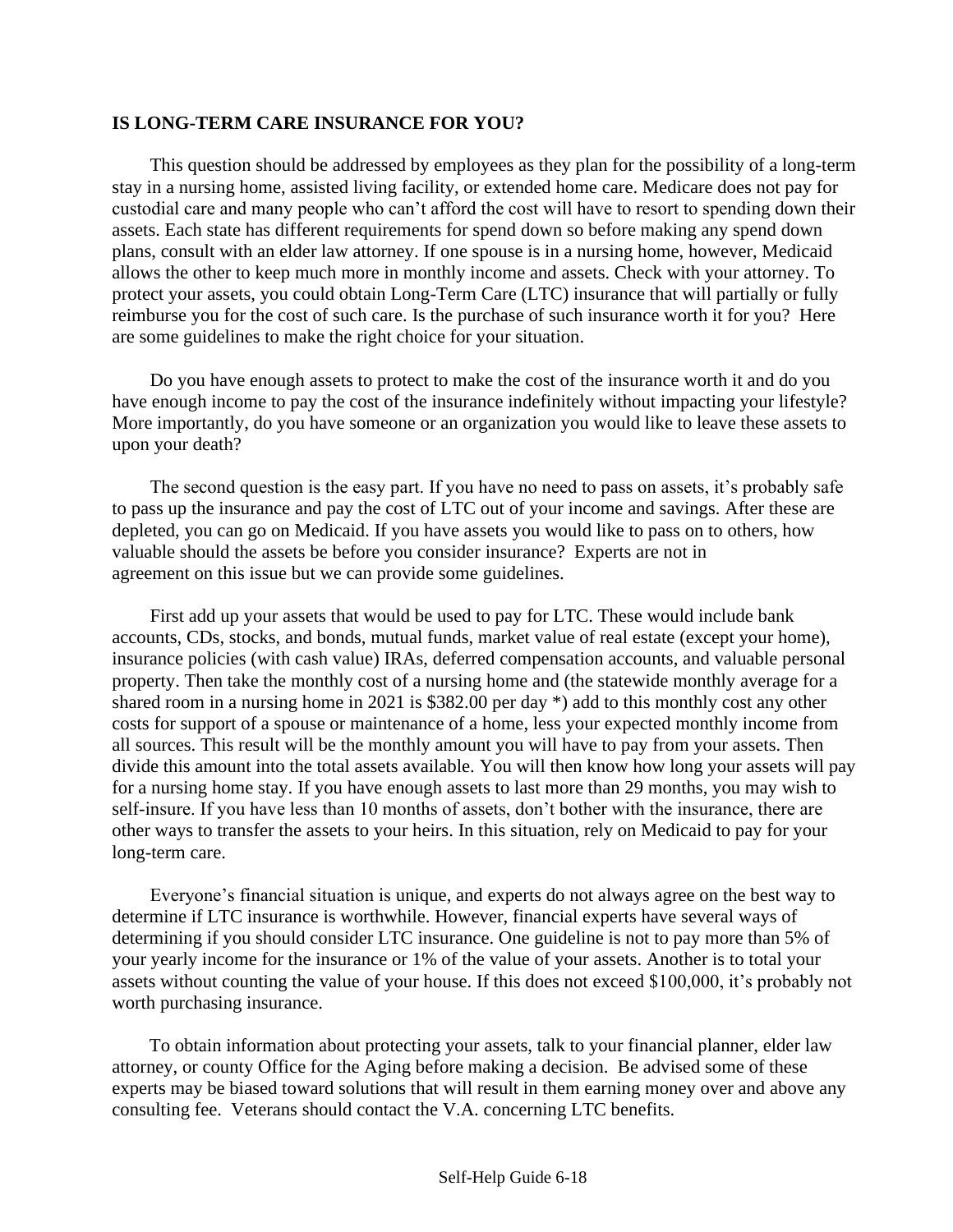So, you must weigh the cost of LTC insurance against the value of the assets you wish to protect and the chance you will require a long stay in a nursing home, assisted living facility, or extensive home care. One way to evaluate this is to review your health status and your family history. Have you or your parents or siblings experienced the types of afflictions that lead to the need for long-term care? Some of these conditions are arthritis, Alzheimer's disease, stroke, dementia, Parkinson's disease, diabetes, and obesity.

*(The information above has been adapted/updated from the article on Long-Term Care by Tom Lally from the Retired Public Employees Association, Inc. (RPEA Newsletter., Vol. 34, Issue 4 November 2010)*

\*(Data taken from the American Council on Aging)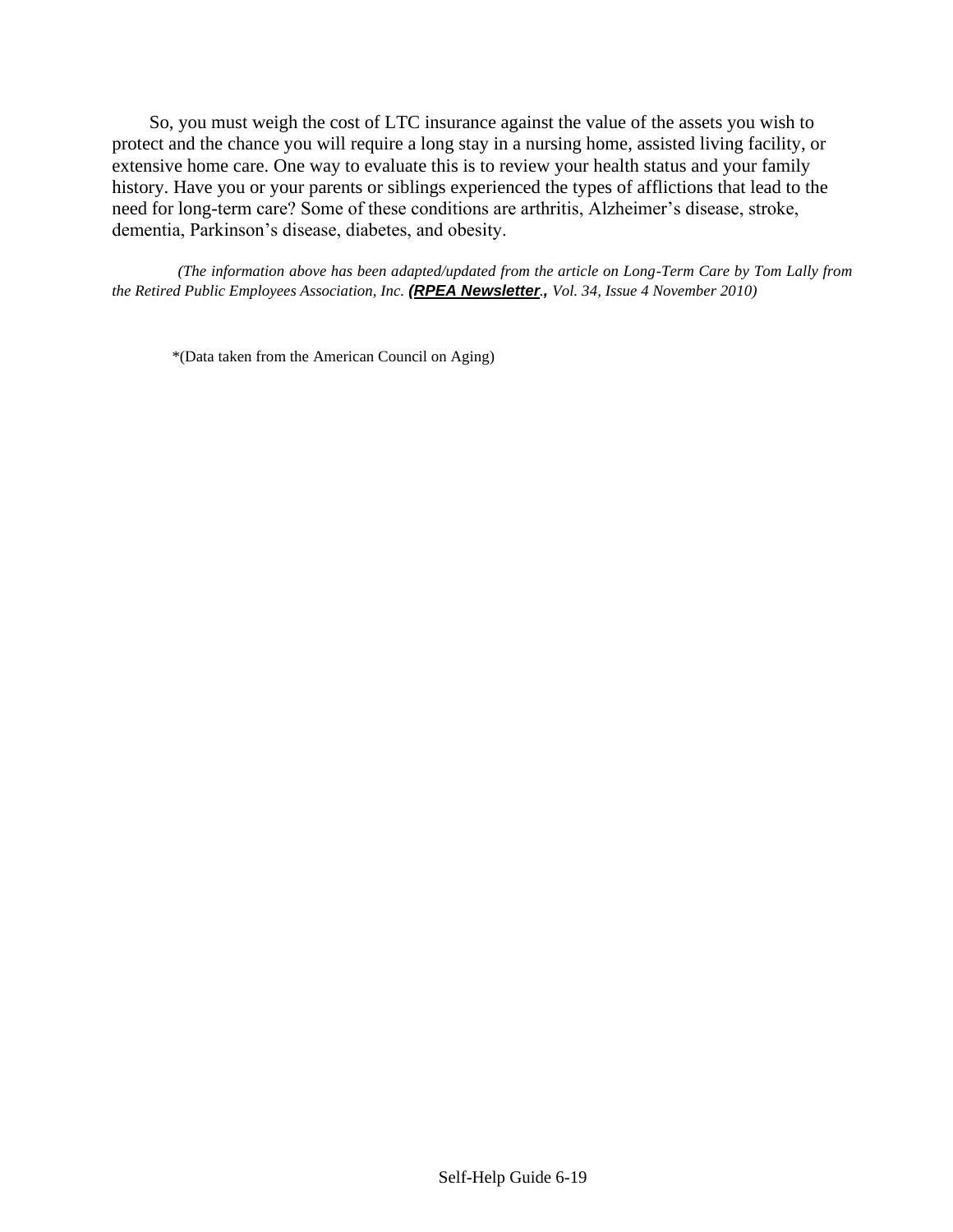## **RETIREMENT CHECKLIST**  *Budgeting & Financial Planning*

As you approach retirement it is useful to determine what you know, what you've done, and what you still need to find out or do.

Read each of the questions below and circle your answer, "Yes or No." Next, for each "No" answer you gave, write down a few words in the space "I need to..." that will help you find the answers. You may want to use the same space to record other personal questions about this topic.

| 1.                                                                                               | Do I figure out my net worth annually?                                                                  | <b>YES</b> | NO             |  |
|--------------------------------------------------------------------------------------------------|---------------------------------------------------------------------------------------------------------|------------|----------------|--|
|                                                                                                  | I need to                                                                                               |            |                |  |
| 2.                                                                                               | Have I figured out my current income and expenses to<br>work out a budget?                              | <b>YES</b> | NO             |  |
|                                                                                                  | I need to                                                                                               |            |                |  |
| 3.                                                                                               | Have I tried to figure out what my living expenses will be<br>after retirement?                         | <b>YES</b> | NO             |  |
|                                                                                                  | I need to                                                                                               |            |                |  |
| 4.                                                                                               | Is my spouse/partner familiar with our financial situation?                                             | <b>YES</b> | NO             |  |
|                                                                                                  | I need to                                                                                               |            |                |  |
|                                                                                                  | 5. Will I try to live on my projected retirement income to see how I<br>can keep my standard of living? | <b>YES</b> | N <sub>O</sub> |  |
|                                                                                                  | I need to                                                                                               |            |                |  |
| 6. Have I reviewed my insurance policies to see whether they fit my<br>current and future needs? |                                                                                                         | <b>YES</b> | N <sub>O</sub> |  |
|                                                                                                  | I need to                                                                                               |            |                |  |
| 7. Do I understand the various methods available to make my money<br>earn more?                  |                                                                                                         | <b>YES</b> | NO             |  |
|                                                                                                  | I need to                                                                                               |            |                |  |
| 8. Do I understand how long-term care insurance could protect my<br>assets?                      |                                                                                                         | <b>YES</b> | NO             |  |
|                                                                                                  | I need to                                                                                               |            |                |  |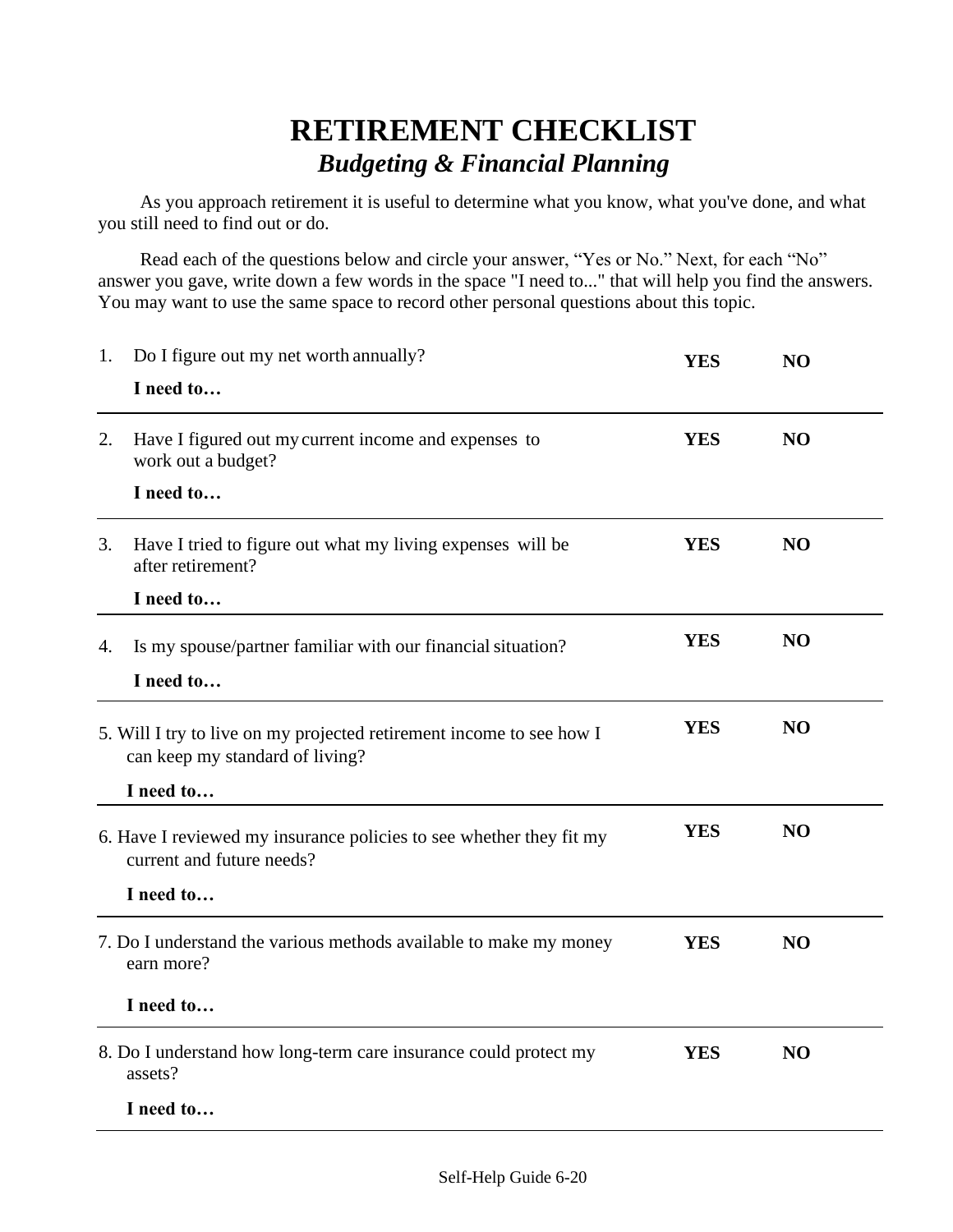# **RESOURCES** *Budgeting and Financial Planning*

### **WEBSITES:**

Q&A session on durable powers of attorney and revocable living trusts. From the Family Caregiver Alliance. [www.caregiver.org](http://www.caregiver.org/)

The American Savings Education Council web site features "Saving Tools" with a variety of worksheets to help with retirement planning and saving[.www.choosetosave.org/asec/](http://www.choosetosave.org/asec/)

Making a Living Trust: Can You Do It Yourself? [https://www.nolo.com/legal](https://www.nolo.com/legal-encyclopedia/making-living-trust-yourself-29736.html)[encyclopedia/making-living-trust-yourself-](https://www.nolo.com/legal-encyclopedia/making-living-trust-yourself-29736.html)[29736.html](https://www.nolo.com/legal-encyclopedia/making-living-trust-yourself-29736.html)

Find FAQs on wills and estate planning issues, read overviews of living trusts and probate, and peruse news updates on related issues. [https://www.nolo.com/legal-encyclopedia/new](https://www.nolo.com/legal-encyclopedia/new-york-estate-planning)[york-estate-planning](https://www.nolo.com/legal-encyclopedia/new-york-estate-planning)

### **PUBLICATIONS:**

Alford, Ted., *Charting an Early Retirement: Simple Planning & Investing Strategies,*  Retirement Planning Press, 2017.

Bryant Quinn., Jane  *How to Make Your Money Last: The Indispensable Retirement Guide*, Simon and Shuster, January 2017.

Clifford, Denis., *Plan Your Estate, (14 th edition),* Quicken WillMaker, 2018.

 FC&A., *Sitting Pretty On a Fixed Income, Personal Finance for Seniors*, FC&A Publishing, 2016.

 Gitman, Lawrence J., *Personal Financial Planning,* South-Western Thomson Learning, January 2013.

 Glover, Ryan, CFP., *Preparing for Retirement: A Comprehensive Guide to Financial Planning, (1st edition),* Tarheel Advisors LLC, 2013.

Hinden, Stan., *How to Retire Happy: Everything You Need to Know About the 12 Most Important Decisions You Must Make Before You Retire,* McGraw-Hill Co., Dec. 2013.

Ramsey, Dave., *The Total Money Makeover,* Nelson Books, 2013.

### **OTHER RESOURCES:**

For information on the **NYS Deferred Compensation Plan**, contact them at the number below or refer to Chapter 8 in this *Guide*.

NYS Deferred Compensation Plan 385 Jordan Troy Troy, NY 12180 1-800-422-8463 [www.nysdcp.com](http://www.nysdcp.com/)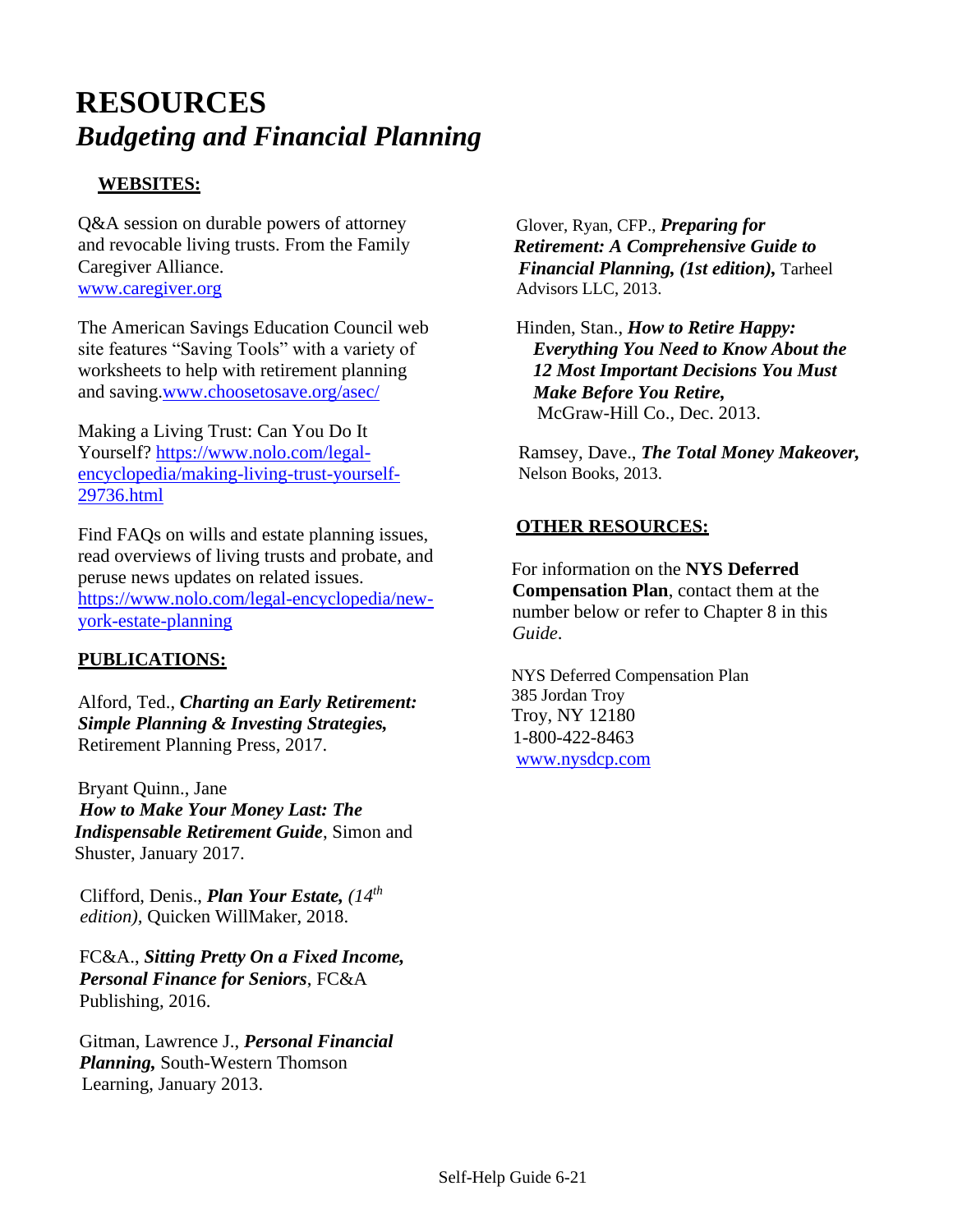# **WHAT YOU SHOULD KNOW ABOUT FINANCIAL PLANNERS**

### **New York State Department of Law**

Whether saving for the purchase of a home, the future educational needs of children, or for retirement, more and more Americans are consulting financial planners in order to realize their financial goals. It's estimated that well over 10 million Americans consult financial planners today and that 400,000 firms and individuals now claim to offer financial planning services in the United States.

New York State does have an "investment advisor" law which provides that those giving securities investment advice for compensation – in other words those advising clients which securities they should buy, sell, or hold – register with the Attorney General. Information concerning the "advisor's" background, experience, and how securities are recommended to clients is on file with the Attorney General's office. These people must also register with the Securities and Exchange Commission (SEC). While some people calling themselves "financial planners" do register under this law, many do not.

Under New York State's Martin Act, the Attorney General has the power to regulate and prohibit fraud in the offer and sale of securities and commodities within New York State and originating from the State, and to put fraudulent financial planners out of business.

### **BE INFORMED**

When considering a financial planner, the best defense against fraud and mismanagement is education. Know answers to the following questions:

### *What is a financial planner?*

A financial planner is someone trained to design short-or long-term financial strategies for clients including plans for taxes, retirement, savings, tuition, estates, family budgets, and, often, investments. Financial planners may come from diverse backgrounds and include accountants, lawyers, insurance brokers, bankers, and securities brokers. Several colleges now offer accredited training in the financial planning field, requiring the completion of a course on investment planning and leading to a title of Certified Financial Planner (CFP) or a degree as a Chartered Financial Consultant (ChFC). Several trade associations keep lists of those who have completed such courses.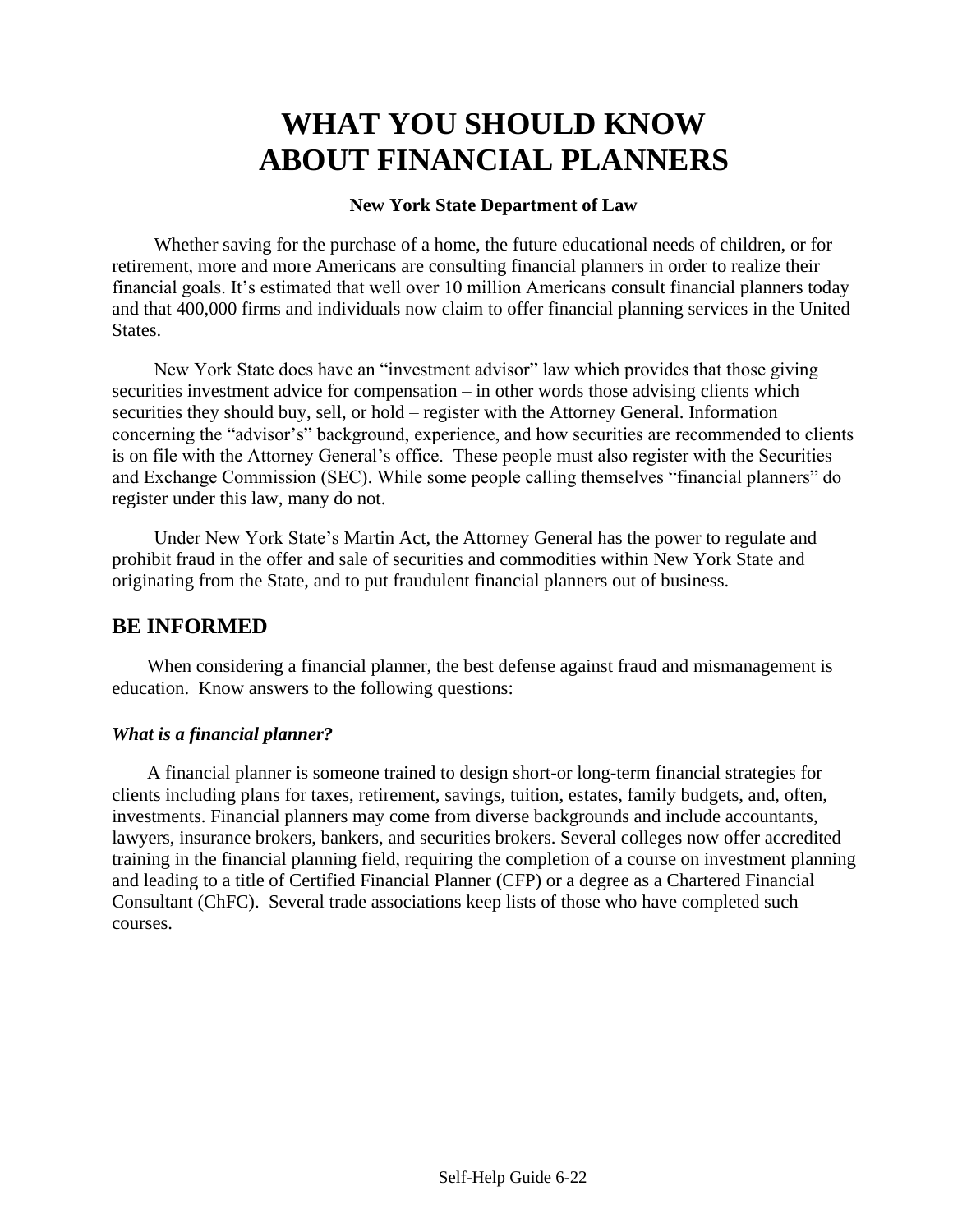### *How do I know whether I need a financial planner?*

You may wish to hire a financial planner if you have doubts about your own ability to make financial decisions, manage debt, or plan for your short-or long-term goals such as retirement or education costs.

#### *How do I choose a financial planner?*

In simple terms, choose a financial planner the way you would choose a doctor, a lawyer, or any other professional specialist. Get recommendations from friends or other professional advisers you use. Then ask the financial planner these questions:

- What is the financial planner's training and how long has the individual been working in the community? Beware of planners who operate out of small offices with post office box addresses. They may be fly-by-night operators running "boiler rooms" or Ponzi schemes—-paying one investor with the investment money of another.
- Will the planner provide you with references of three or more clients counseled for at least 2 years? A relatively new customer may be able to offer glowing recommendations but may not have been with the planner long enough to offer a balanced assessment of the planner's performance.
- If the planner will be giving you investment advice, will the planner provide a sample investment plan for someone like you? Will you be provided with a written plan stating an investment strategy for you, and will the planner review the plan with you on a regular basis? If not, the planner may be investing your money in ways more beneficial to the planner's financial interest than to yours, and the plan may be the same for everybody, regardless of individual needs.
- If the planner offers investment advice, is he or she (or their firm) registered with the Attorney General and the United States Securities and Exchange Commission as an investment advisor. Obtain a copy of the planner/advisor's "ADV" filing. Most important, how does the financial planner charge for services? Does the planner receive hourly or flat fees, or does the planner make money from commissions on the sale of investment products, stocks, bonds, commodities, art, coins, real estate, etc.? Many investors incorrectly assume financial planners are offering objective investment advice. You should know whether or not your financial planner will be making money from commissions on investments you make.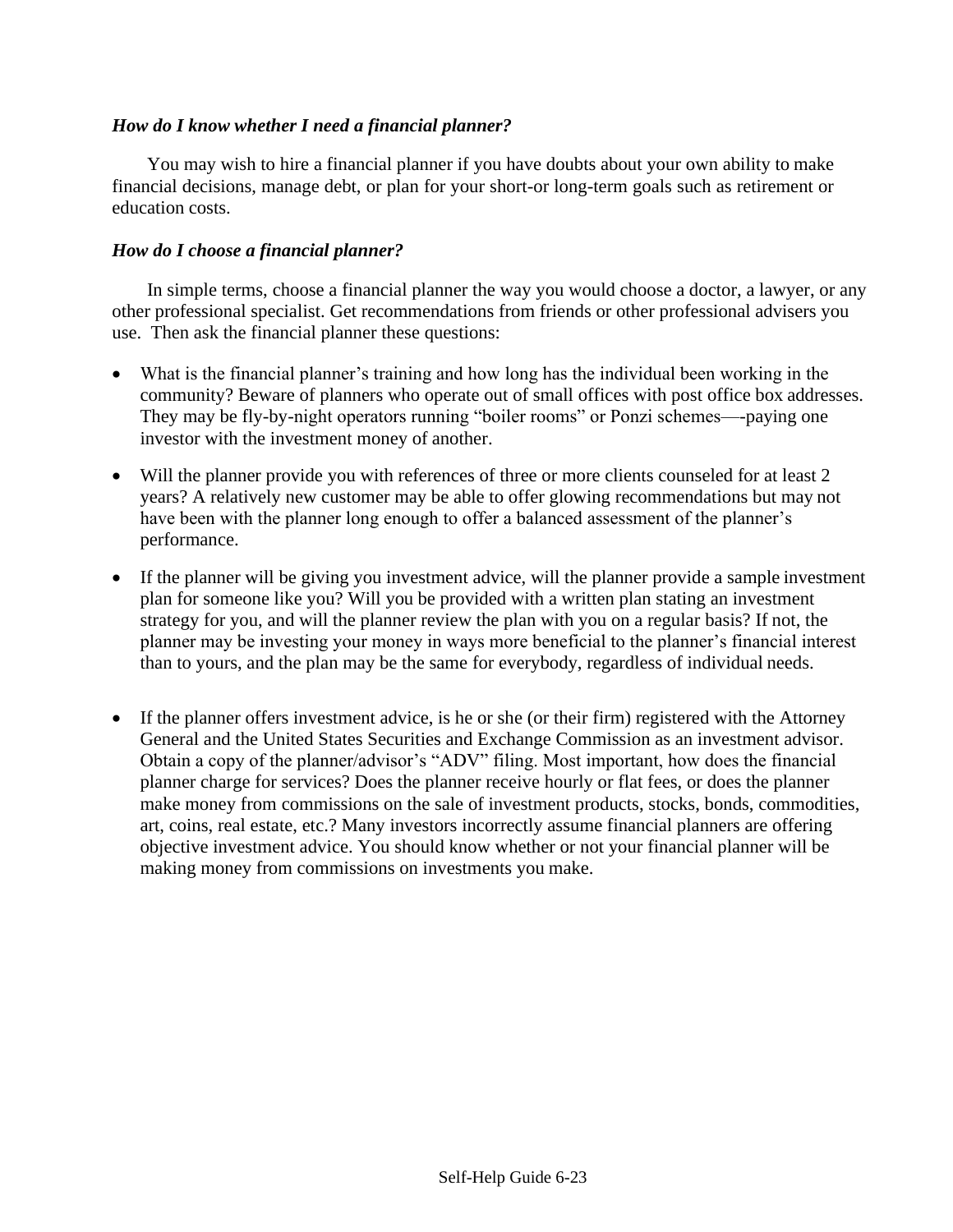### **FOR MORE INFORMATION**

If you have questions about a financial planner or investment advisor, including details of any background information or enforcement actions relating to the advisor, please contact the Investor Bureau and Securities Bureau of the Attorney General (see listing last page). For additional information, you may also contact your local Better Business Bureau.

### **Other Resources:**

### *American College of Financial Services*

270 S. Bryn Mawr Avenue Bryn Mawr, Pennsylvania 19010 888-263-7265 <http://www.theamericancollege.edu/>

#### *Certified Financial Planner Board of Standards, Inc.*

1425 K Street NW #800 Washington, DC 20005 800-487-1497 [www.cfp.net](http://www.cfp.net/)

### *Financial Planning Association*

7535 E Hampden Avenue, Ste. 600 Denver, CO 80231 800-322-4237 [www.plannersearch.org](http://www.plannersearch.org/)

#### *Financial Planning Association of Metro NY*

535 Fifth Avenue, 4th Floor New York, NY 10017 800-322-4237 ext. 7187 [https://www.financialplanningassociation.](https://www.financialplanningassociation.org/chapter/fpa-metro-new-york) [org/chapter/fpa-metro-new-york](https://www.financialplanningassociation.org/chapter/fpa-metro-new-york)

*Financial Planning Association of Central NY* 209 Second St Liverpool, NY 13088 315-513-8901 <http://www.fpacny.org/>

### *Financial Planning Association of Northeastern NY* P.O. Box 11565 Loudonville, NY 12211-0565 518-458-7774 <https://www.fpa-neny.org/>

### *The National Association of*

*Personal Financial Advisors* 8700 W. Bryn Mawr Avenue, Ste. 700N Chicago, IL 60631 888-333-6659 <https://www.napfa.org/>

### *U.S. Securities and Exchange Commission Office of Investor Education & Advocacy* 100 F Street, NE Washington, DC 20549 800-732-0330 <https://www.sec.gov/investor>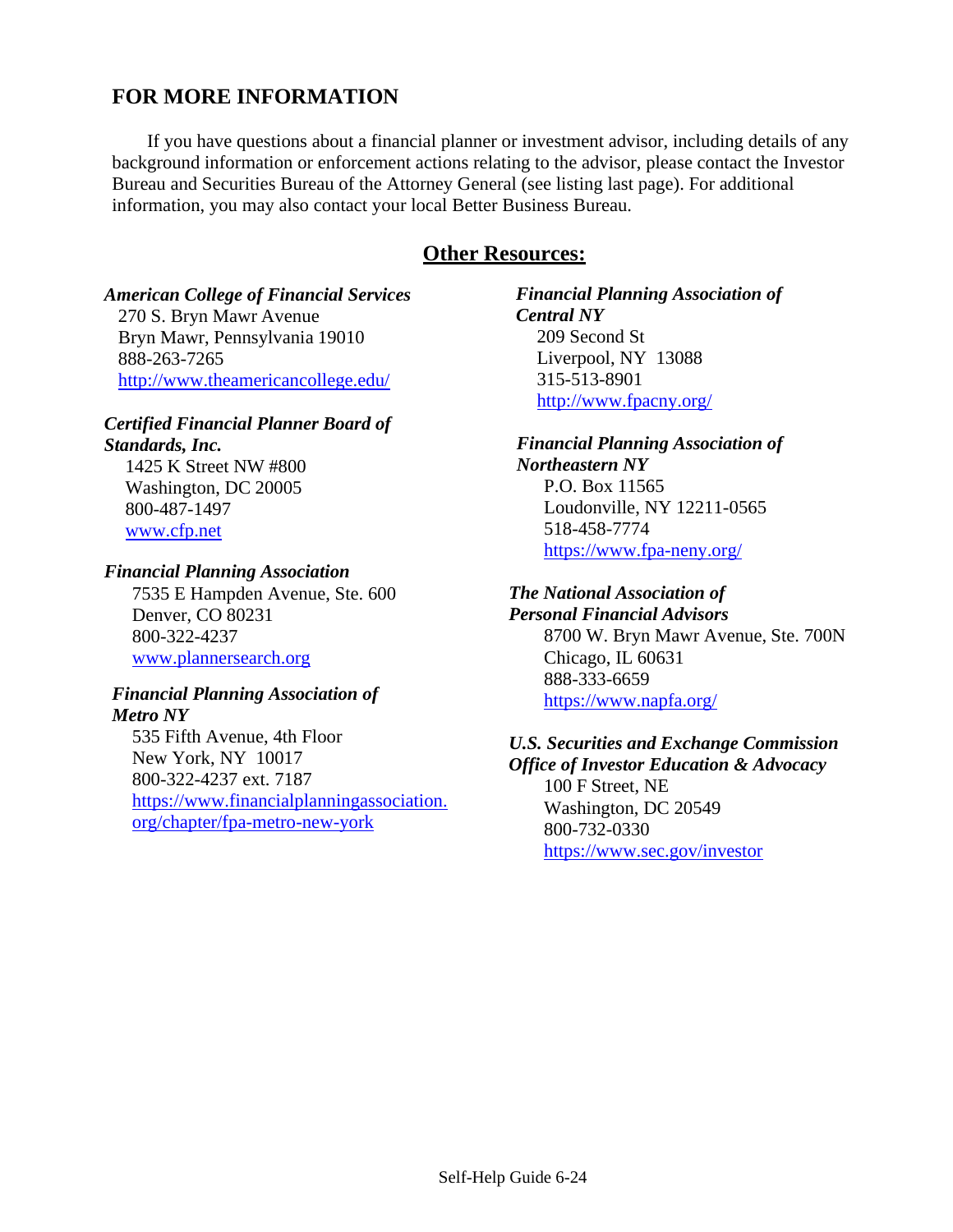#### **OFFICE OF THE ATTORNEY GENERAL INFORMATION & COMPLAINT LINE:** 1-800-771-7755

[www.ag.ny.](https://ag.ny.gov/)go[v](https://ag.ny.gov/)

### **EXECUTIVE OFFICES**

| The Capitol                                                  |  |
|--------------------------------------------------------------|--|
| New York City Office<br>28 Liberty Street                    |  |
| <b>REGIONAL OFFICES</b><br>44 Hawley Street, 17th Floor      |  |
| 55 Hanson Place, Suite 1080                                  |  |
| Main Place Tower, Suite 300A, 350 Main Street                |  |
| 300 Motor Parkway, Suite 230                                 |  |
| 200 Old Country Road, Ste. 240                               |  |
| 163 West 125 <sup>th</sup> Street, Suite 1324                |  |
| 43 Durkee Street, Suite 700                                  |  |
| One Civic Center Plaza, Suite 401                            |  |
| 144 Exchange Boulevard                                       |  |
| 615 Erie Boulevard W. Suite 102                              |  |
| 207 Genesee Street, Room 508                                 |  |
| Dulles State Office Building 317<br><b>Washington Street</b> |  |
| 440 South Broadway                                           |  |